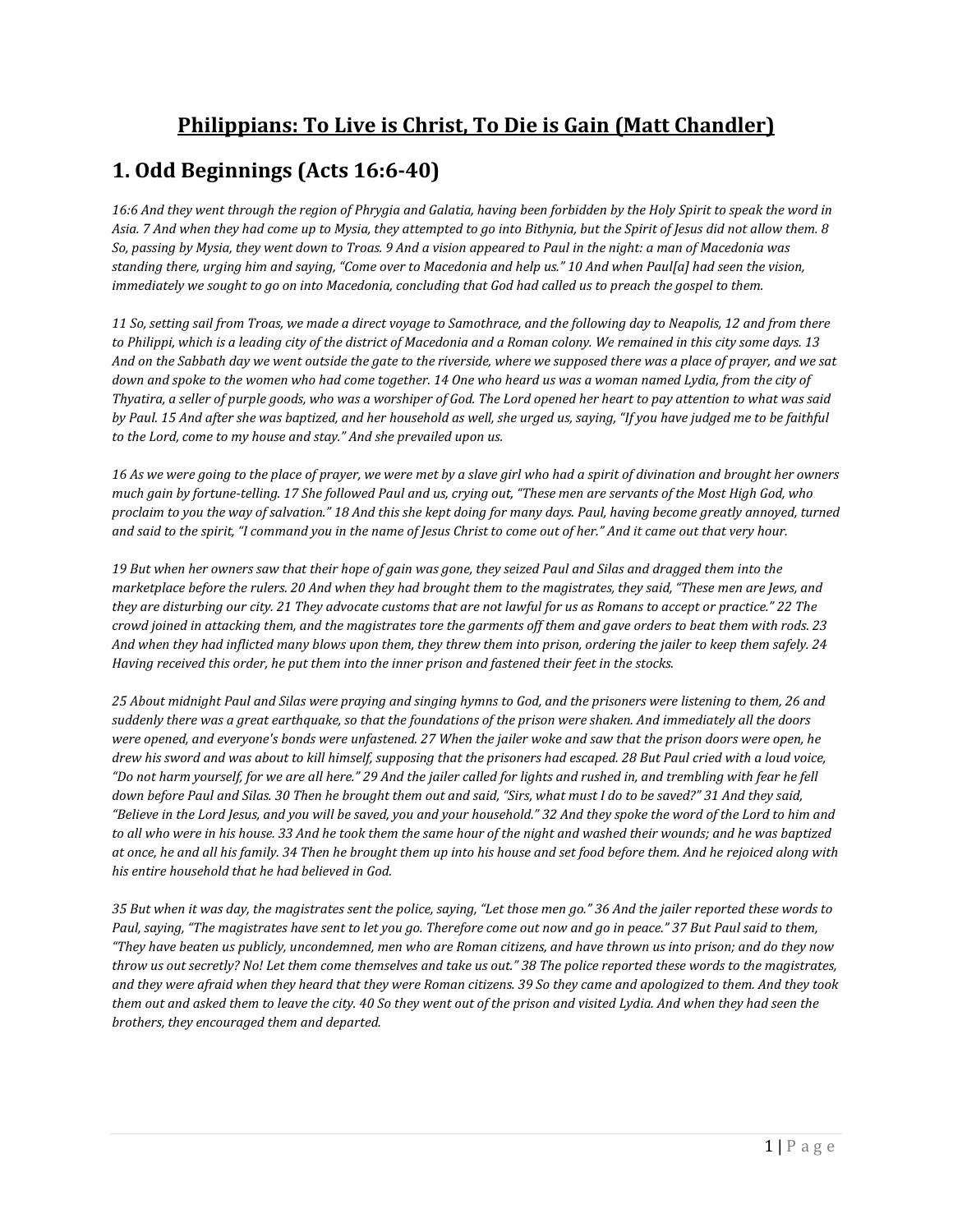#### **Discussion Questions:**

1. What are the relationships you have into which you could bring the gospel? What reasons keep you from sharing it boldly?

2. Describe the people that Paul meets in Philippi as described in Acts 16 and how the gospel is shown or spoken to each of them:

- a. Lydia (16:14-15)
- b. The demon-possessed girl (16:16-18)
- c. The jailer (16:23-34)

3. Paul approached three different people three very different ways. What does that say about how we spread the good news today?

- a. How would you approach a 'Lydia' today? Similar to how Paul did or differently?
- b. You probably do not regularly encounter demon-possessed girls in our culture today. Is there any modern-day application for the approach Paul took to the demon-possessed girl?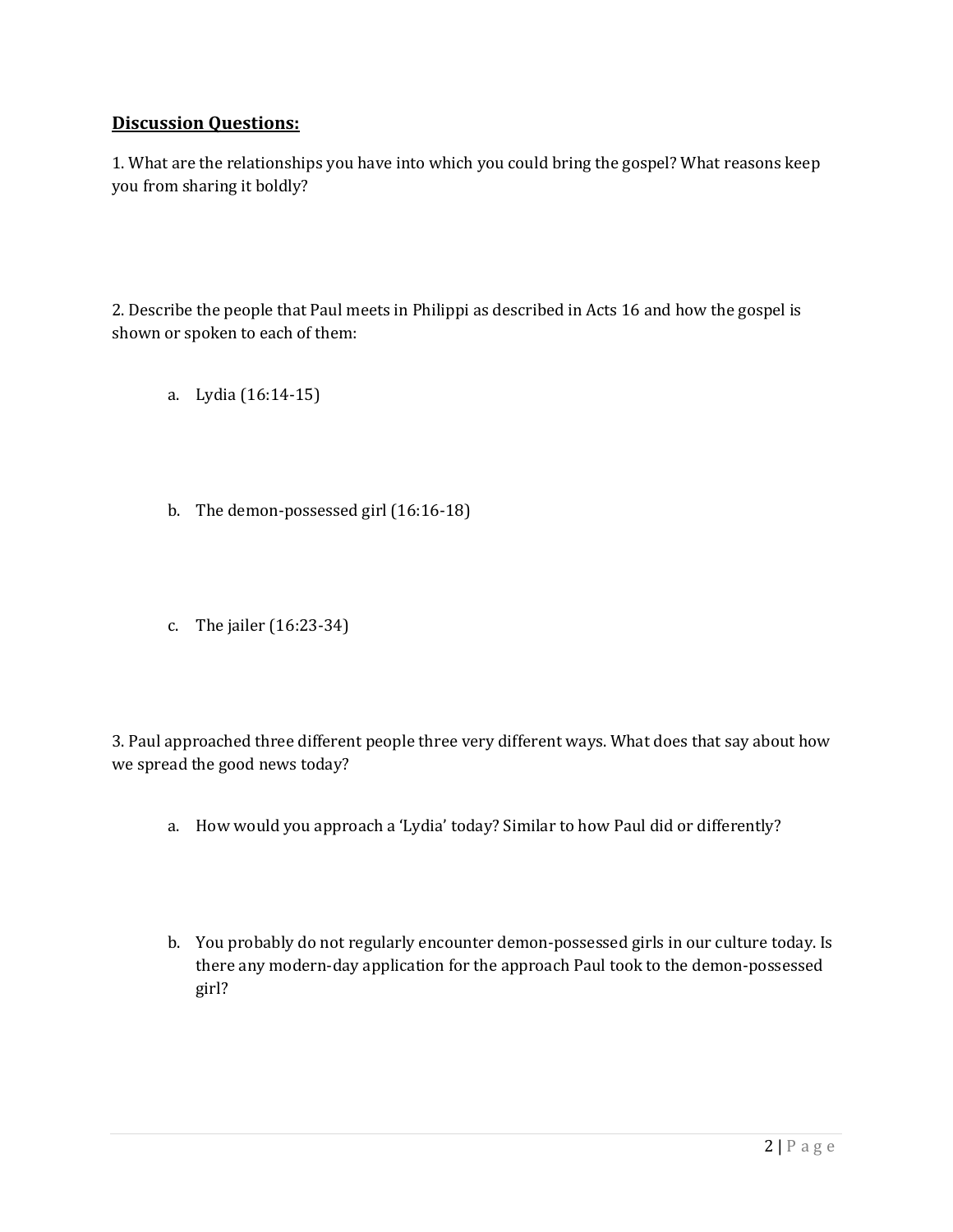c. The conversion of the jailer is remarkable in that Paul was able to forgive his unnecessary stocks for the sake of telling him about Christ. Why could Paul forgive so quickly something so awful and undeserved, yet we are so slow to forgive wrongs done to us?

4. In the first two conversions, Paul approached the women with words. In the third (the jailer) he used only actions, and the man begged him to tell him about Jesus. What does this say about the balance of words and actions communicating the gospel in our culture today?

5. If you would? Summarize the bible teaching in a sentence. This helps remind you of what you learned and gives a tangible sense of what you read. Go ahead and do that now.

**Memory verse**: 'Then the jailer brought them out and said, "Sirs, what must I do to be saved?" And they said, "Believe in the Lord Jesus, and you will be saved, you and your household."' (Acts 16:30- 31, ESV)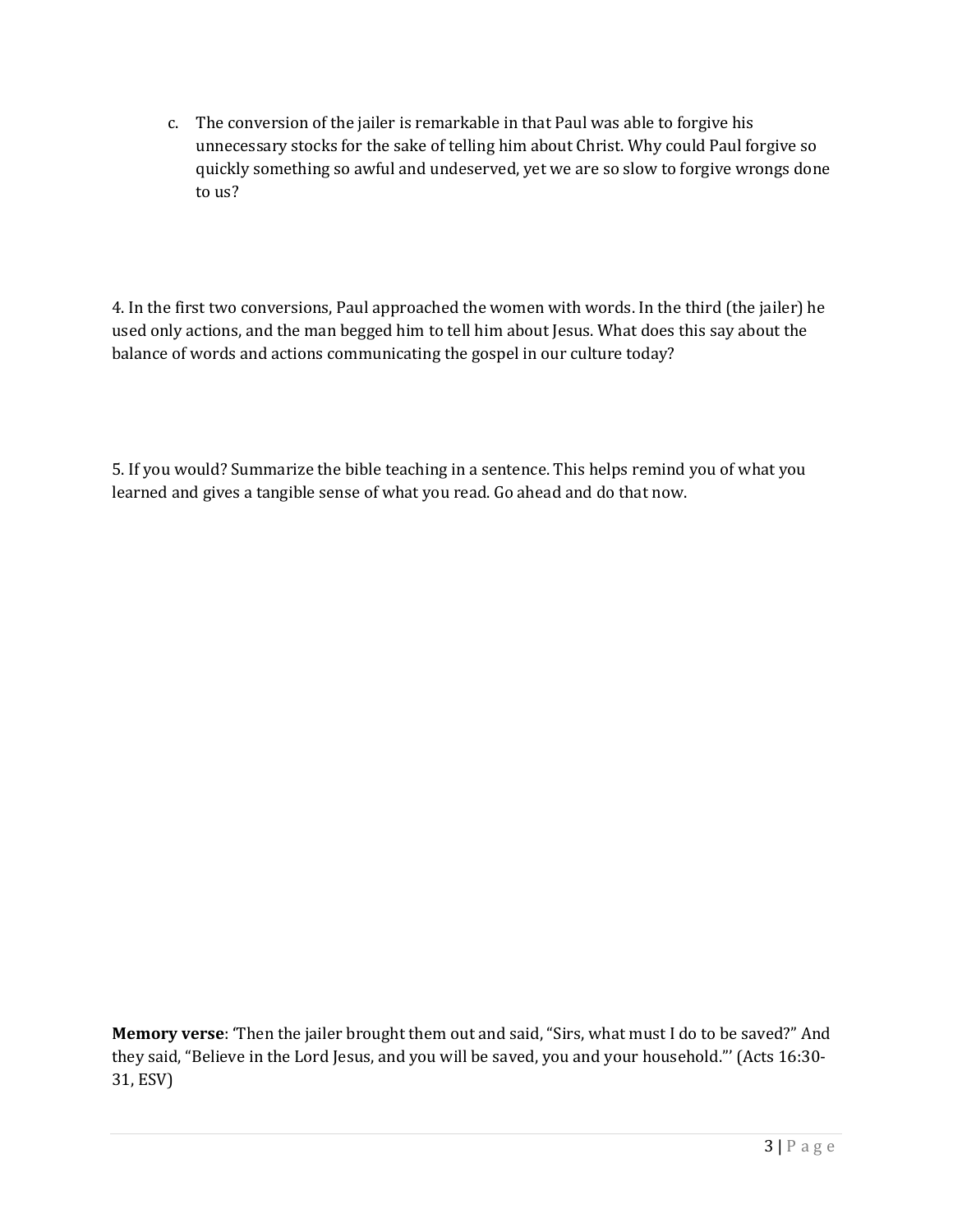# **2. The Worthy Life (Philippians 1:1-30)**

*1:1 Paul and Timothy, servants of Christ Jesus, to all the saints in Christ Jesus who are at Philippi, with the overseers and deacons: 2 Grace to you and peace from God our Father and the Lord Jesus Christ. 3 I thank my God in all my remembrance of you, 4 always in every prayer of mine for you all making my prayer with joy, 5 because of your partnership in the gospel from the first day until now. 6 And I am sure of this, that he who began a good work in you will bring it to completion at the day of Jesus Christ. 7 It is right for me to feel this way about you all, because I hold you in my heart, for you are all partakers with me of grace, both in my imprisonment and in the defense and confirmation of the gospel. 8 For God is my witness, how I yearn for you all with the affection of Christ Jesus. 9 And it is my prayer that your love may abound more and more, with knowledge and all discernment, 10 so that you may approve what is excellent, and so be pure and blameless for the day of Christ, 11 filled with the fruit of righteousness that comes through Jesus Christ, to the glory and praise of God.* 

*12 I want you to know, brothers, that what has happened to me has really served to advance the gospel, 13 so that it has become known throughout the whole imperial guard and to all the rest that my imprisonment is for Christ. 14 And most of the brothers, having become confident in the Lord by my imprisonment, are much more bold to speak the word without fear. 15 Some indeed preach Christ from envy and rivalry, but others from good will. 16 The latter do it out of love, knowing that I am put here for the defense of the gospel. 17 The former proclaim Christ out of selfish ambition, not sincerely but thinking to afflict me in my imprisonment. 18 What then? Only that in every way, whether in pretense or in truth, Christ is proclaimed, and in that I rejoice. Yes, and I will rejoice, 19 for I know that through your prayers and the help of the Spirit of Jesus Christ this will turn out for my deliverance, 20 as it is my eager expectation and hope that I will not be at all ashamed, but that with full courage now as always Christ will be honored in my body, whether by life or by death. 21 For to me to live is Christ, and to die is gain. 22 If I am to live in the flesh, that means fruitful labor for me. Yet which I shall choose I cannot tell. 23 I am hard pressed between the two. My desire is to depart and be with Christ, for that is far better. 24 But to remain in the flesh is more necessary on your account. 25 Convinced of this, I know that I will remain and continue with you all, for your progress and joy in the faith, 26 so that in me you may have ample cause to glory in Christ Jesus, because of my coming to you again.* 

*27 Only let your manner of life be worthy of the gospel of Christ, so that whether I come and see you or am absent, I may hear of you that you are standing firm in one spirit, with one mind striving side by side for the faith of the gospel, 28 and not frightened in anything by your opponents. This is a clear sign to them of their destruction, but of your salvation, and that from God. 29 For it has been granted to you that for the sake of Christ you should not only believe in him but also suffer for his sake, 30 engaged in the same conflict that you saw I had and now hear that I still have.* 

#### **Discussion Questions:**

1. If the mature Christian life is a life where you (a) do life deeply with others regardless of external differences, (b) strive for holiness, and (c) press into Christ in fearlessness, are you growing in your Christian life?

2. Describe some of the difficulties and challenges to living a life worthy of the gospel in our culture today. Be specific!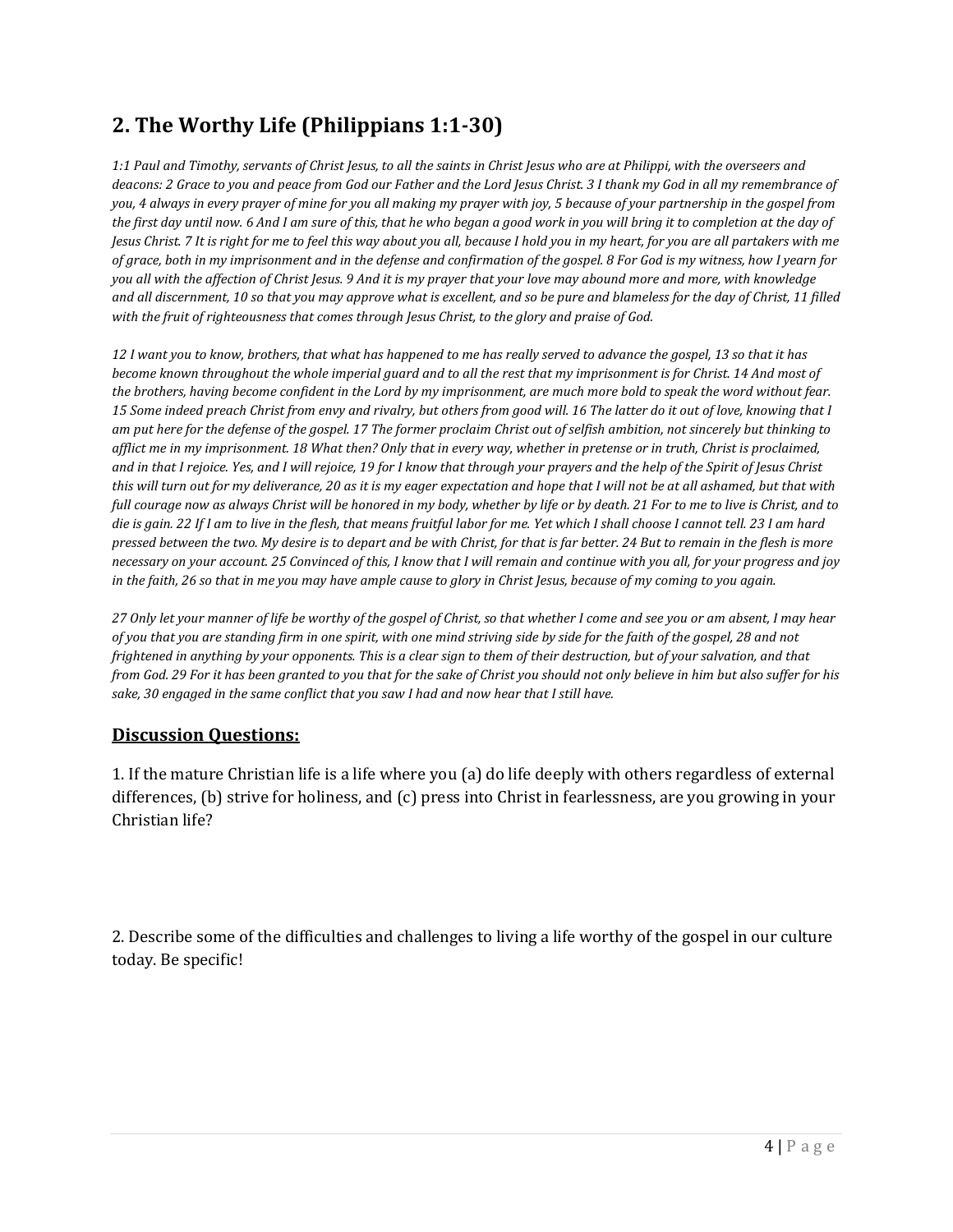3. What impact does the dramatic polarization of our society (*i.e. Republican vs. Democrat, Christian vs. non-Christian, etc.*) have in your life? As you share the gospel? As you build relationships with others? What are some other polarized groups that affect you on a regular basis?

4. What are the barriers and external characteristics that we unconsciously (perhaps) use to divide our society and put people into different 'groups' in our minds?

5. List some of the factors and issues that keep Christians from standing together as one. How could this be improved among evangelicals?

6. The Greek word for 'strive' in 1:27 is *synathleo*. It is defined as: "work with someone, implying against an opposition or competitive struggle" and is used only here and in Philippians 4:3. What do this verse and definition imply about how we ought to 'strive'?

7. Agree or disagree: Most Christians strive in many areas of life except their faith.

a. If this is true, why is that and what can be done about it?

b. In what other areas do you strive?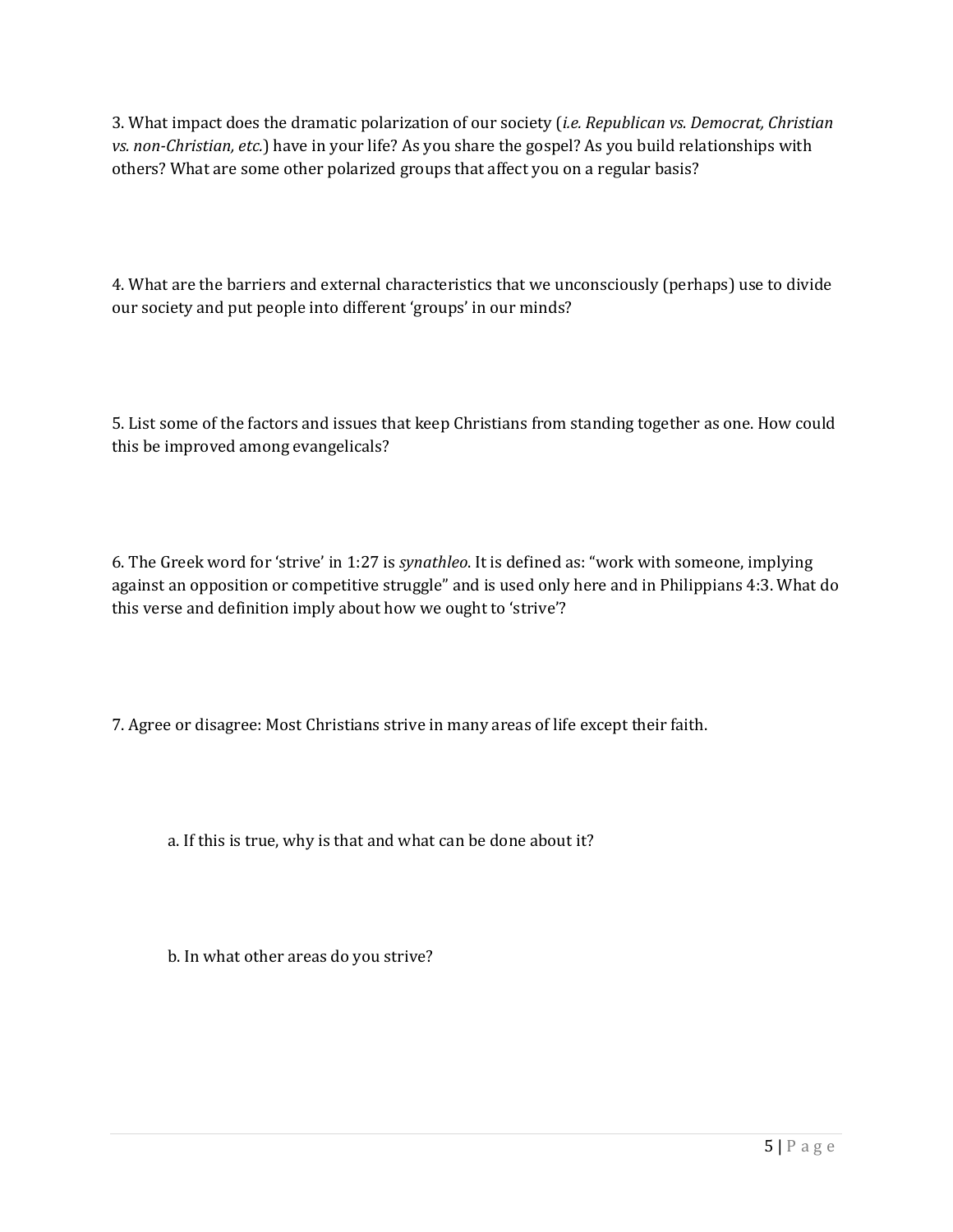8. Why do Christians erroneously think that when we come to faith, our daily sin should disappear more than it does in reality? Where did we get this idea?

a. Let's not make the same mistake. How can we communicate tension between the unacceptability of sinning for the Christian, and yet the reality that we will still sin?

9. Define: "Fearless Christianity" and explain why it is so hard to practice?

10. Summarize the teaching of this passage in one sentence.

**Memory verse**: "For me to live is Christ, and to die is gain." (Philippians 1:21, ESV)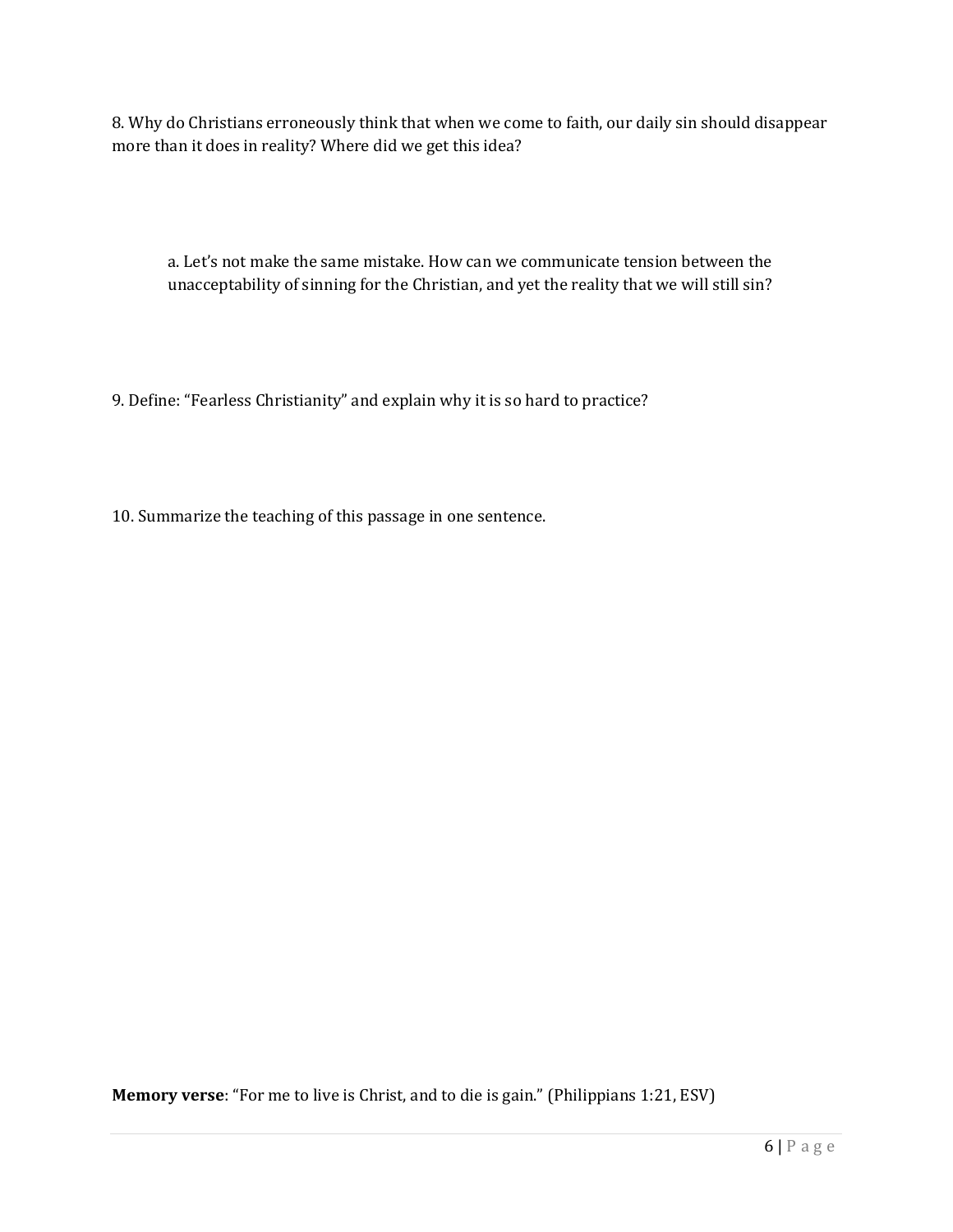# **3. The One God Exalts (Philippians 2:1-4, Luke 1:39-55)**

*2:1 So if there is any encouragement in Christ, any comfort from love, any participation in the Spirit, any affection and sympathy, 2 complete my joy by being of the same mind, having the same love, being in full accord and of one mind. 3 Do nothing from selfish ambition or conceit, but in humility count others more significant than yourselves. 4 Let each of you look not only to his own interests, but also to the interests of others.* 

*1:39 In those days Mary arose and went with haste into the hill country, to a town in Judah, 40 and she entered the house of Zechariah and greeted Elizabeth. 41 And when Elizabeth heard the greeting of Mary, the baby leaped in her womb. And Elizabeth was filled with the Holy Spirit, 42 and she exclaimed with a loud cry, "Blessed are you among women, and blessed is the fruit of your womb! 43 And why is this granted to me that the mother of my Lord should come to me? 44 For behold, when the sound of your greeting came to my ears, the baby in my womb leaped for joy. 45 And blessed is she who believed that there would be a fulfillment of what was spoken to her from the Lord."* 

*46 And Mary said, "My soul magnifies the Lord, 47 and my spirit rejoices in God my Savior, 48 for he has looked on the humble estate of his servant. For behold, from now on all generations will call me blessed; 49 for he who is mighty has done great things for me, and holy is his name. 50 And his mercy is for those who fear him from generation to generation. 51 He has shown strength with his arm; he has scattered the proud in the thoughts of their hearts; 52 he has brought down the mighty from their thrones and exalted those of humble estate; 53 he has filled the hungry with good things, and the rich he has sent away empty. 54 He has helped his servant Israel, in remembrance of his mercy, 55 as he spoke to our fathers, to Abraham and to his offspring forever."* 

#### **Discussion Questions:**

1. Read Mary's song in Luke 1, paying close attention to how God handles the meek and lowly. Are pride and a sense of entitlement present in your life?

2. How can you, like Mary, say that your soul 'magnifies the Lord' (Luke 1:46)?

3. Mary sang this after receiving great news. How can we do that after we have just heard dreadful news or, really, news of any kind?

4. How is it that we have managed to kill gratitude in our lives? Why do we feel a sense of entitlement instead of thankfulness?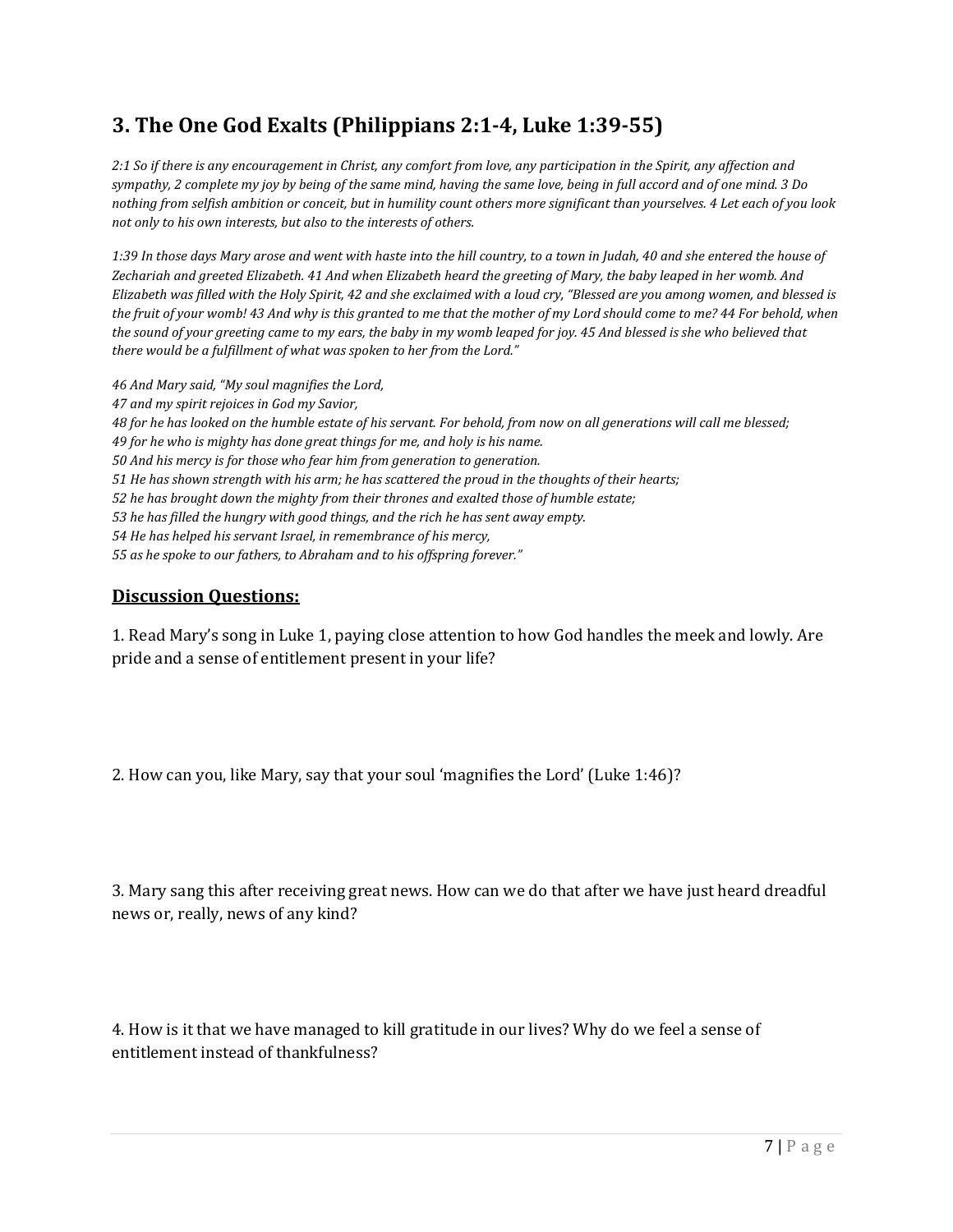5. Are you around meek people? Who? Do you have anything to learn from them?

6. What are the effects on a community of believers when Philippians 2:2 is followed or ignored?

7. Philippians 2:3 says to do *nothing* out of rivalry or conceit. Is that realistic?

8. We can learn a lot about what the Scriptures *do* say by what they *do not* say. 2:3 DOES say: 'in humility *count* others more significant than yourselves'. It does NOT say: '*treat* others more significant than you'. What if it said the latter, not the former? What would the implication be?

9. We are called to have confidence in Christ (2 Cor. 3:4; Eph. 3:12; Heb. 3:5-6; 4:16). How do you 'fear' God while approaching with confidence?

10. Summarize the teaching of this passage in one sentence.

**Memory verse**: "Do nothing from rivalry or conceit, but in humility count others more significant than yourselves." (Philippians 2:3, ESV)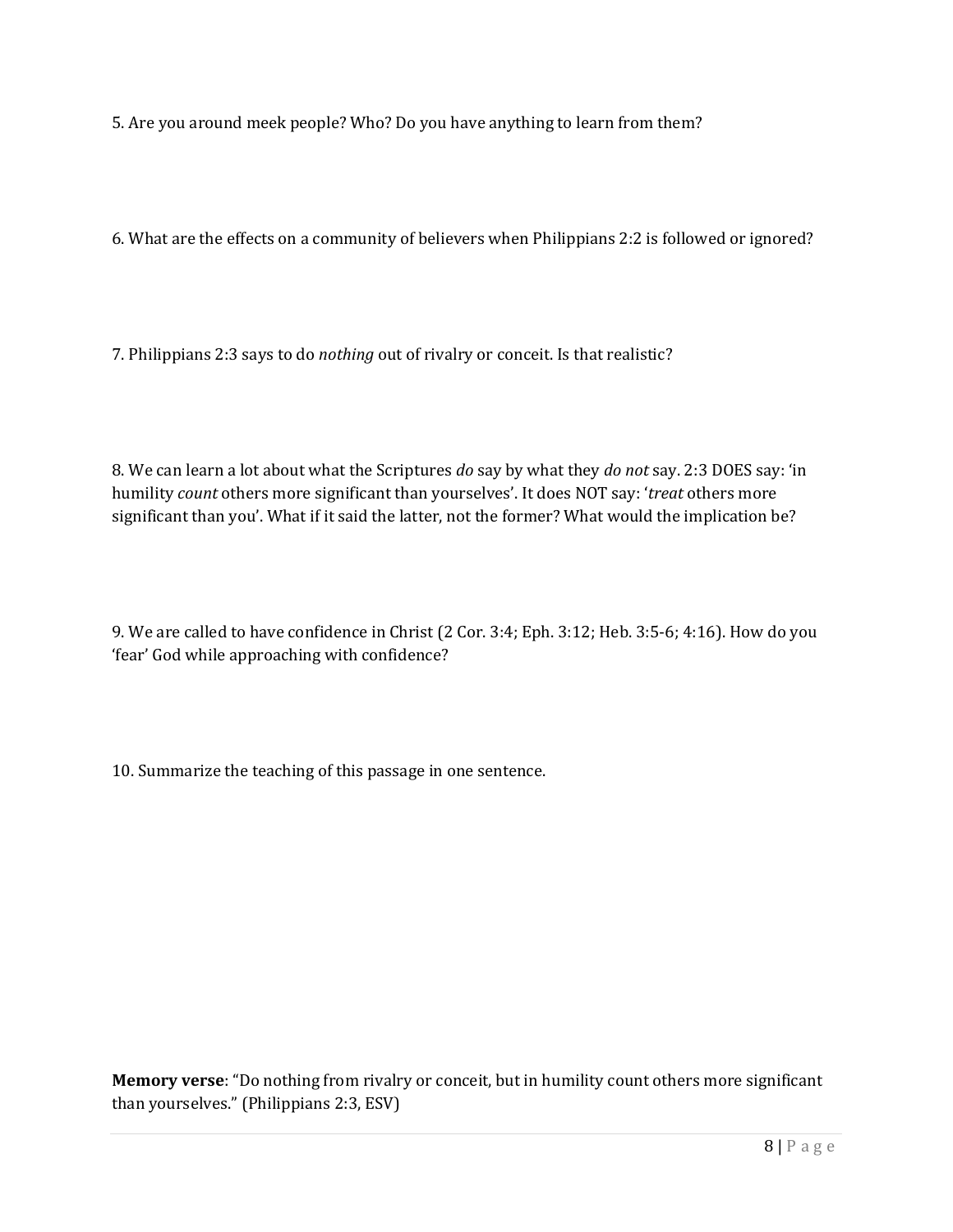### **4. The One God Opposes (Philippians 2:3-11, Luke 1:50-53)**

*2:3 Do nothing from selfish ambition or conceit, but in humility count others more significant than yourselves. 4 Let each of you look not only to his own interests, but also to the interests of others. 5 Have this mind among yourselves, which is yours in Christ Jesus, 6 who, though he was in the form of God, did not count equality with God a thing to be grasped, 7 but emptied himself, by taking the form of a servant, being born in the likeness of men. 8 And being found in human form, he humbled himself by becoming obedient to the point of death, even death on a cross. 9 Therefore God has highly exalted him and bestowed on him the name that is above every name, 10 so that at the name of Jesus every knee should bow, in heaven and on earth and under the earth, 11 and every tongue confess that Jesus Christ is Lord, to the glory of God the Father.* 

*1:50 And his mercy is for those who fear him from generation to generation. 51 He has shown strength with his arm; he has scattered the proud in the thoughts of their hearts; 52 he has brought down the mighty from their thrones and exalted those of humble estate; 53 he has filled the hungry with good things, and the rich he has sent away empty.* 

#### **Discussion Questions:**

1. Do you see people like they have souls or are they your servants?

2. What things can you do that aren't so pleasant so others do not have to?

3. What do you do when you see people chasing what appears to have value, meaning, and substance but is really chasing the wind? What do you chase that diverts your attention from God?

4. Why do we chase wind?

5. **James 4:6** says that God 'opposes the proud and gives grace to the humble'. So?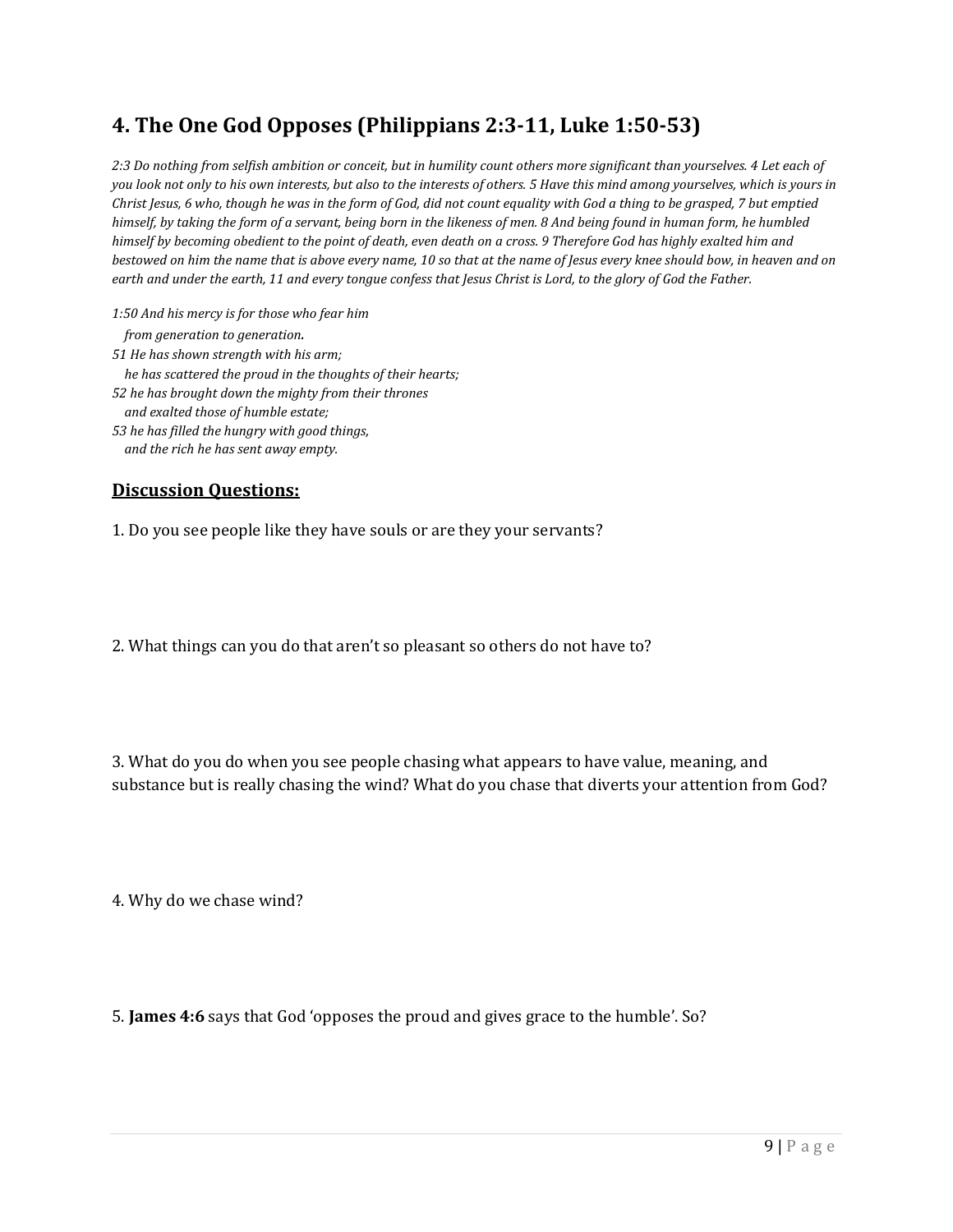6. Talk about the true source of our grumbling. Is it even feasible to never grumble?

7. For who or what would you risk your life? Would you honestly be willing to lose your life so that the gospel would advance?

8. Do you approach your community of faith with the attitude and the heart of 'how do I serve' or 'how can I be served'? How can you either become a person that approaches it to serve or stay that way if you already are?

9. An objective evidence of conversion is humility in service. What are some others?

10. Summarize the teaching of this passage in one sentence.

**Memory verse**: "Do all things without grumbling or questioning." (Philippians 2:14, ESV)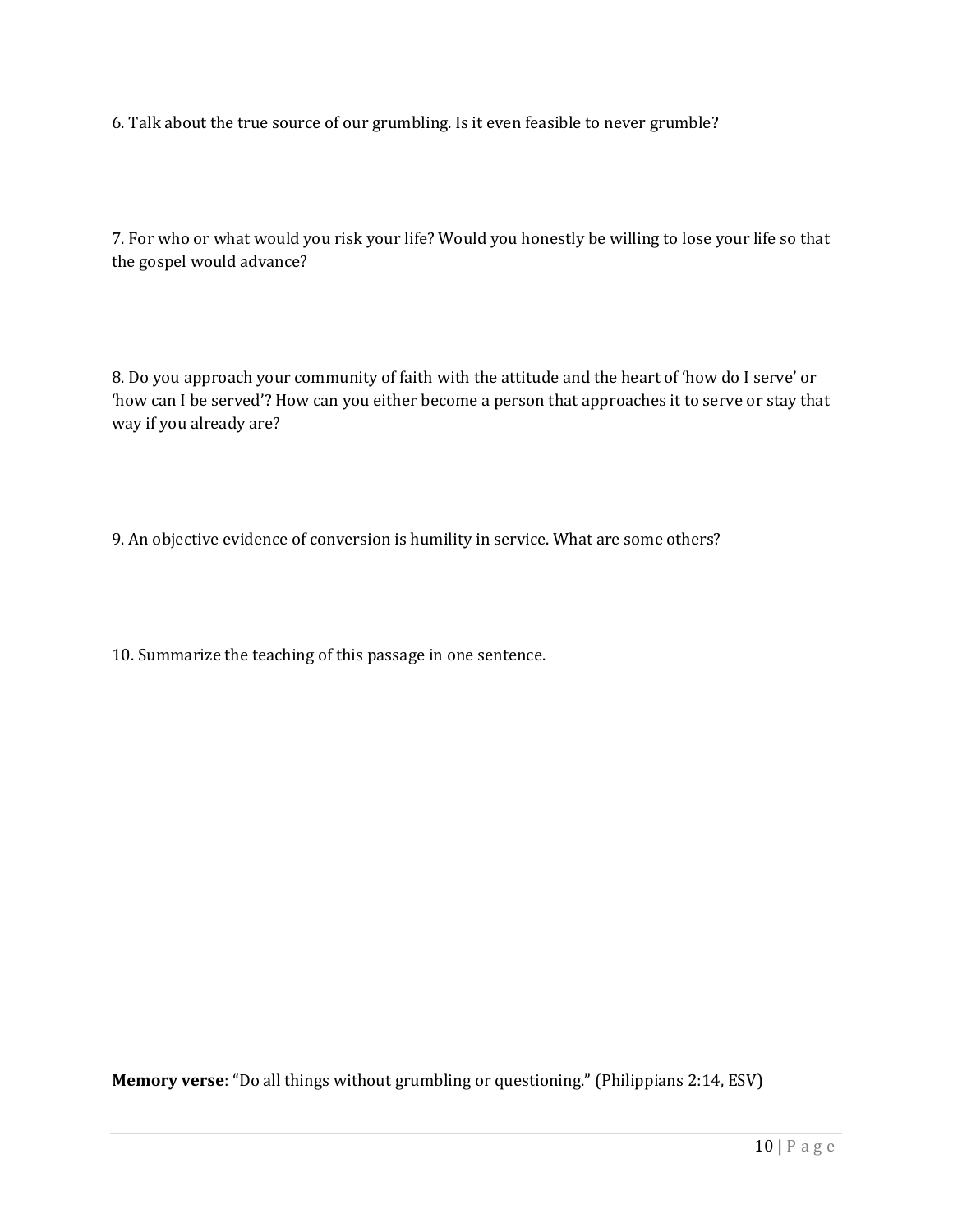# **5. Christianity Made Simple (Philippians 3:1-9, Psalm 63)**

*3:1 Finally, my brothers, rejoice in the Lord. To write the same things to you is no trouble to me and is safe for you. 2 Look out for the dogs, look out for the evildoers, look out for those who mutilate the flesh. 3 For we are the circumcision, who worship by the Spirit of God and glory in Christ Jesus and put no confidence in the flesh— 4 though I myself have reason for confidence in the flesh also. If anyone else thinks he has reason for confidence in the flesh, I have more: 5 circumcised on the eighth day, of the people of Israel, of the tribe of Benjamin, a Hebrew of Hebrews; as to the law, a Pharisee; 6 as to zeal, a persecutor of the church; as to righteousness under the law, blameless. 7 But whatever gain I had, I counted as loss for the sake of Christ. 8 Indeed, I count everything as loss because of the surpassing worth of knowing Christ Jesus my Lord. For his sake I have suffered the loss of all things and count them as rubbish, in order that I may gain Christ 9 and be found in him, not having a righteousness of my own that comes from the law, but that which comes through faith in Christ, the righteousness from God that depends on faith—* 

- *63:1 O God, you are my God; earnestly I seek you; my soul thirsts for you; my flesh faints for you, as in a dry and weary land where there is no water.*
- *2 So I have looked upon you in the sanctuary, beholding your power and glory.*
- *3 Because your steadfast love is better than life, my lips will praise you.*
- *4 So I will bless you as long as I live; in your name I will lift up my hands.*
- *5 My soul will be satisfied as with fat and rich food, and my mouth will praise you with joyful lips,*
- *6 when I remember you upon my bed, and meditate on you in the watches of the night;*
- *7 for you have been my help, and in the shadow of your wings I will sing for joy. 8 My soul clings to you;*
- *your right hand upholds me.*
- *9 But those who seek to destroy my life shall go down into the depths of the earth;*
- *10 they shall be given over to the power of the sword; they shall be a portion for jackals.*
- *11 But the king shall rejoice in God; all who swear by him shall exult,* 
	- *for the mouths of liars will be stopped.*

#### **Discussion Questions:**

1. Why don't we yearn? Why is there a gap between certain 'great' men and women, and us? Is there a gap in your life?

2. Why are we so easily satisfied?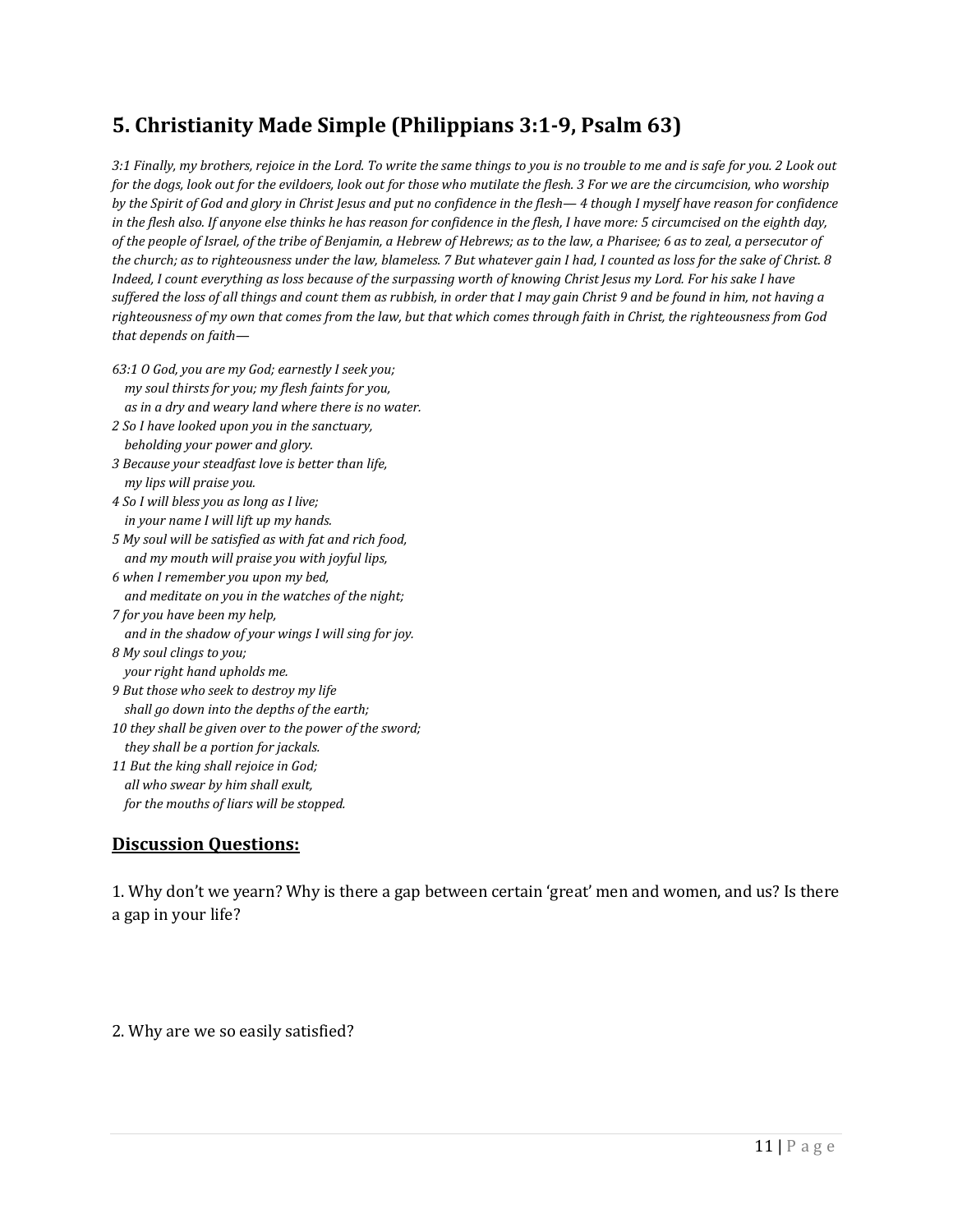3. The goal is not to be looking good on the outside, but to have our goal be Him. What does that mean and how does a Christian accomplish that?

4. What are some of the reason we ought to go hard after Jesus?

5. What are the 'secondary pursuits' in our lives that distract us from the primary?

6. What are the things that stir your affections for Christ?

7. The author of Hebrews makes the claim that there is sin, and then there are things that hinder you that are not necessarily 'sin' (Hebrews 12:1). What are the things that hinder you that are not 'sin'?

8. How can someone who lives their Christian life as a list of rights and wrongs, move it to a life that is consumed with Christ?

9. Summarize the teaching of this passage in one sentence.

**Memory verse**: "Indeed, I count everything as loss because of the surpassing worth of knowing Christ Jesus my Lord." (Philippians 2:8a, ESV)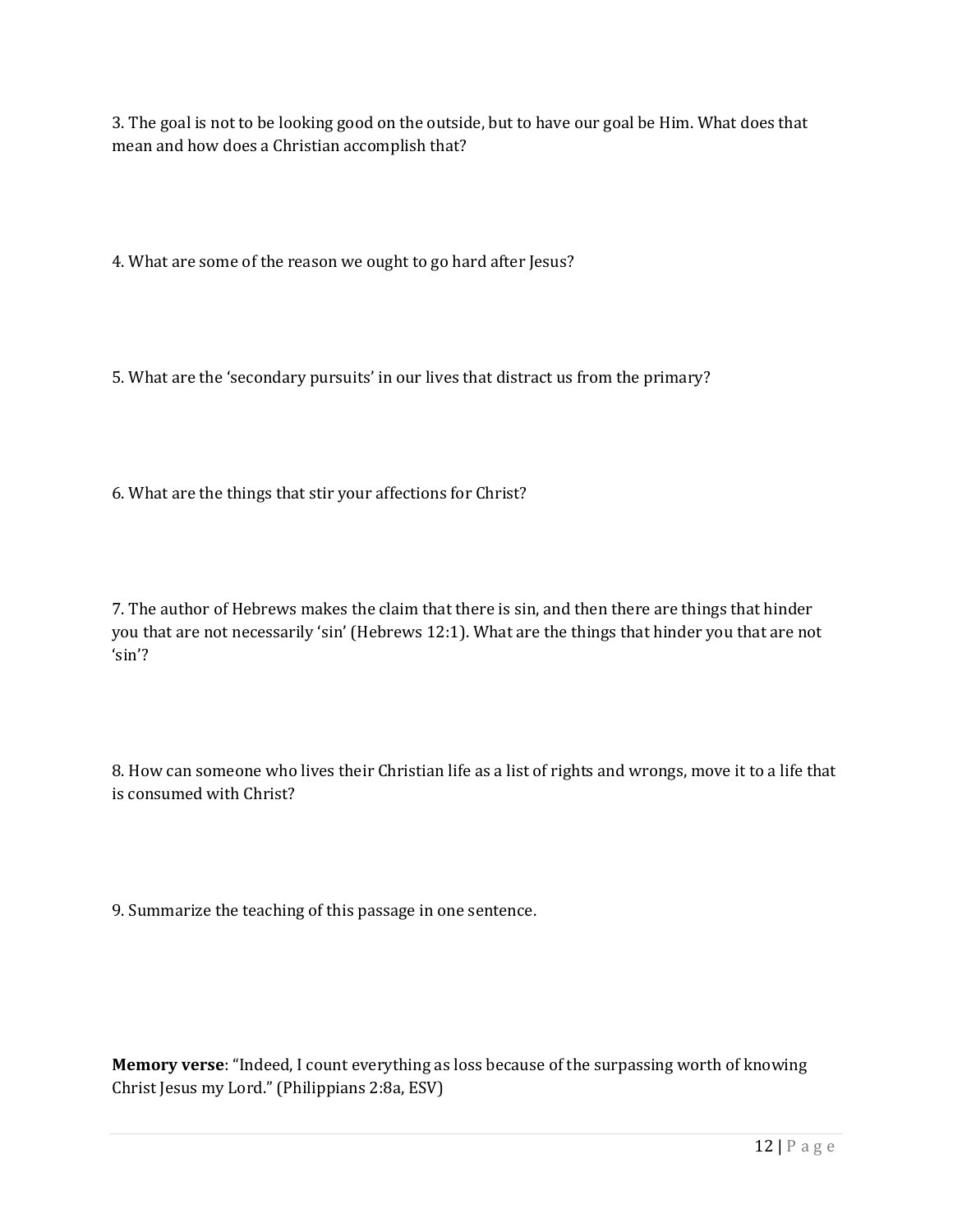### **6. Owned (Philippians 3:7-12)**

*3:7 But whatever gain I had, I counted as loss for the sake of Christ. 8 Indeed, I count everything as loss because of the surpassing worth of knowing Christ Jesus my Lord. For his sake I have suffered the loss of all things and count them as rubbish, in order that I may gain Christ 9 and be found in him, not having a righteousness of my own that comes from the law, but that which comes through faith in Christ, the righteousness from God that depends on faith— 10 that I may know him and the power of his resurrection, and may share his sufferings, becoming like him in his death, 11 that by any means possible I may attain the resurrection from the dead. 12 Not that I have already obtained this or am already perfect, but I press on to make it my own, because Christ Jesus has made me his own.* 

#### **Discussion Questions:**

1. What is it that stirs your affections for Jesus Christ, and what is it that robs those affections?

2. What are the three reasons that Paul gives to pursue Christ?

3. True or false: The church where everyone looks pretty on the outside is dangerous. Explain:

4. It seems that when Christians fall into great sin they retreat. They retreat from God, their spouse, their friends, and their God. Why is that? What would you tell someone that might help them learn to move towards God and his people instead of away during those times?

5. Why don't we yearn for God?

6. Church as a 'hobby' is a terrible way to live your life. What is an appropriate word for filling in the blank? "Church is a \_\_\_\_\_\_\_\_\_\_\_\_\_\_\_".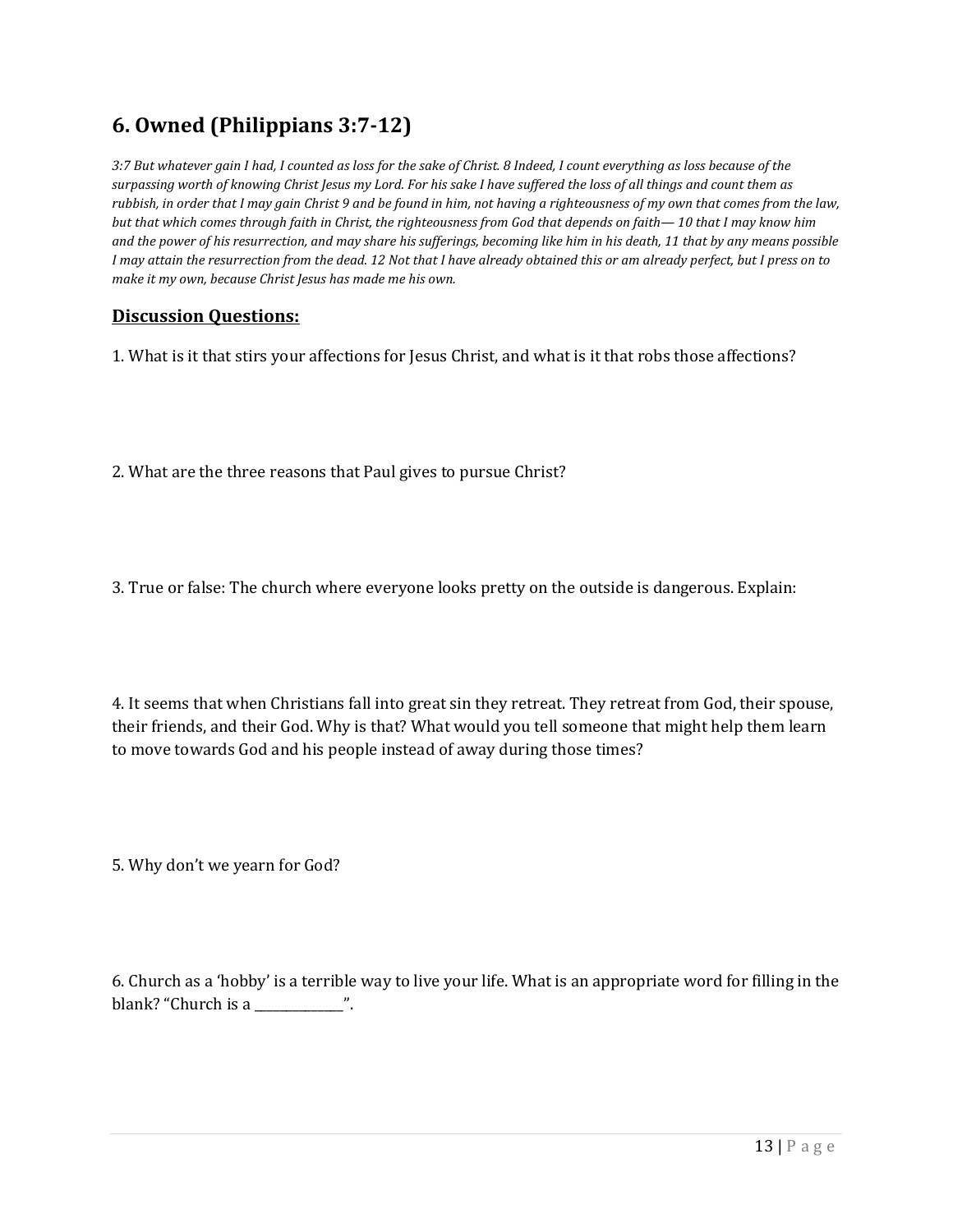7. What exactly is the help to Christians today to see the men and women in the Bible and all throughout Christian history living deeply for Christ?

a. What can you do to let that impact you in a greater way?

8. One of the main challenges of this text is to move things you value that are ridiculous and think of them as rubbish. That means moving them from things that may have driven you for years to completely moving them out of your life. How does that happen?

9. Summarize the teaching of this passage in one sentence.

**Memory verse**: "Indeed, I count everything as loss because of the surpassing worth of knowing Christ Jesus my Lord. For his sake I have suffered the loss of all things and count them as rubbish, in order that I may gain Christ and be found in him, not having a righteousness of my own that comes from the law, but that which comes through faith in Christ, the righteousness from God that depends on faith." (Philippians 3:8-9, ESV)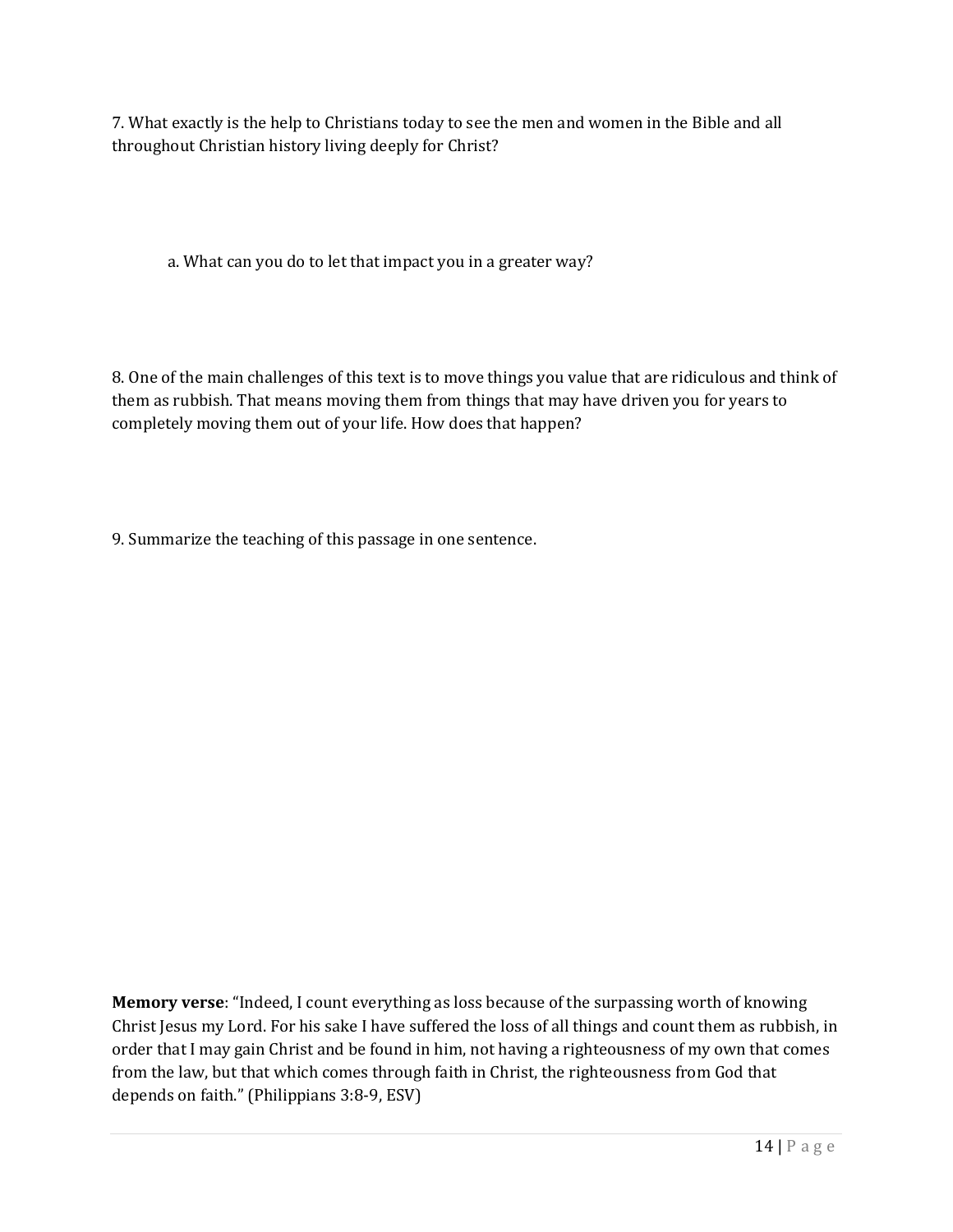# **7. Never Satisfied (Philippians 3:12-15)**

*3:12 Not that I have already obtained this or am already perfect, but I press on to make it my own, because Christ Jesus has made me his own. 13 Brothers, I do not consider that I have made it my own. But one thing I do: forgetting what lies behind and straining forward to what lies ahead, 14 I press on toward the goal for the prize of the upward call of God in Christ Jesus. 15 Let those of us who are mature think this way, and if in anything you think otherwise, God will reveal that also to you.* 

#### **Discussion Questions:**

1. What are some spiritual goals that you might need to set for yourself? Remember, these need to be tangible, possible, and need to have some kind of time frame attached to them.

2. What changes would need to take place for someone to become an applier of the Scriptures instead of just one who acquires more knowledge of it?

3. How do you develop a holy discontentment? What things are OK to be discontent about, are there things that are not?

4. If knowing where you are weak and where you are strong serves as the basis for holy discontentment, where are you weak and strong? Who are others you can ask to help you see this in you?

5. Who are some men and women that are weak where you are strong? How can you purposely sharpen each other?

6. What are some 'victories' in your past?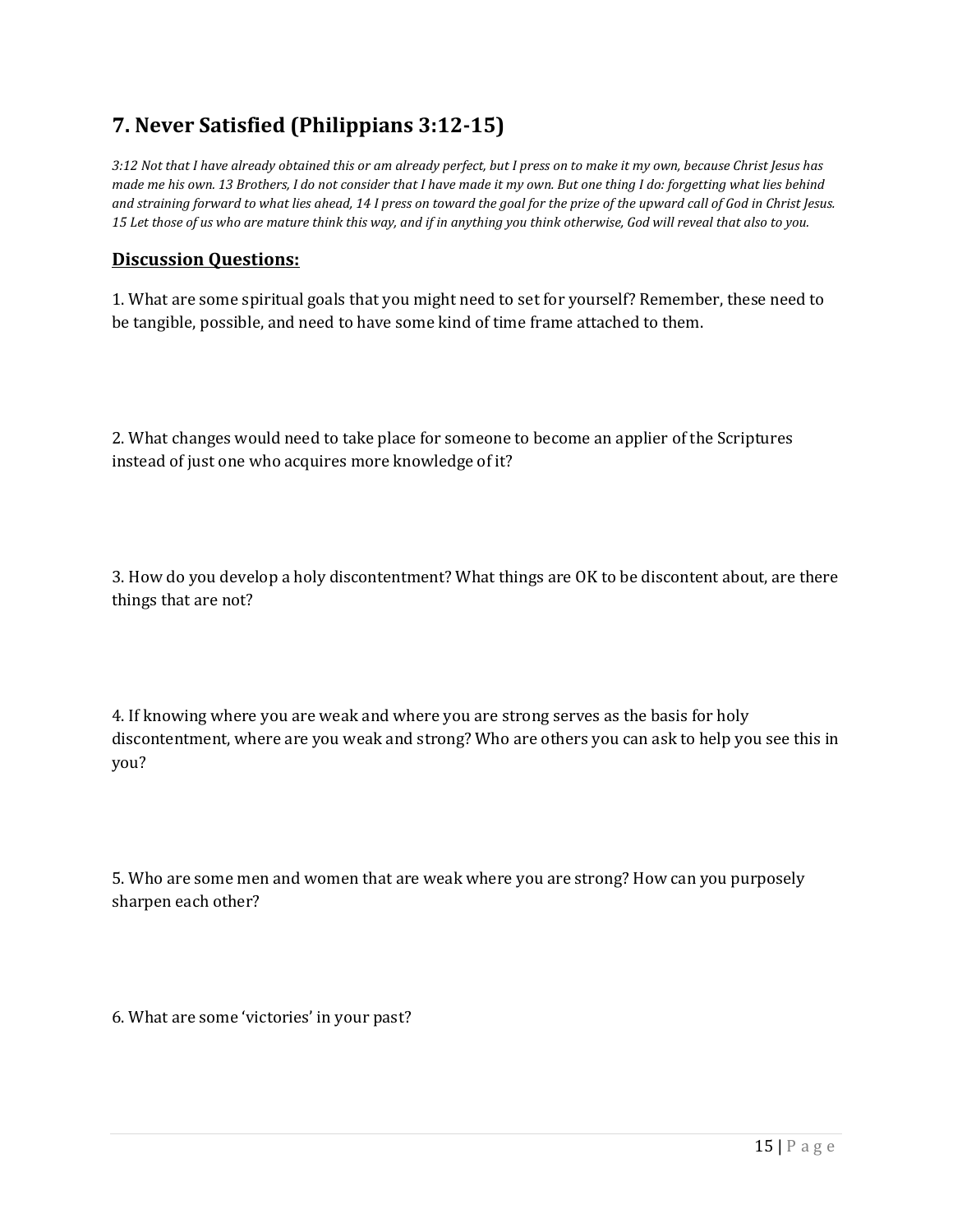a. Are you remembering them in a positive way (encouragement) or negative way (complacency)?

7. List some other areas of life in which you strain (i.e. job, school, etc.)? Why do those come to the surface and take priority over spiritual straining?

8. Summarize the teaching of this passage in one sentence.

**Memory verse**: "I press on toward the goal for the prize of the upward call of God in Christ Jesus." (Philippians 3:14, ESV)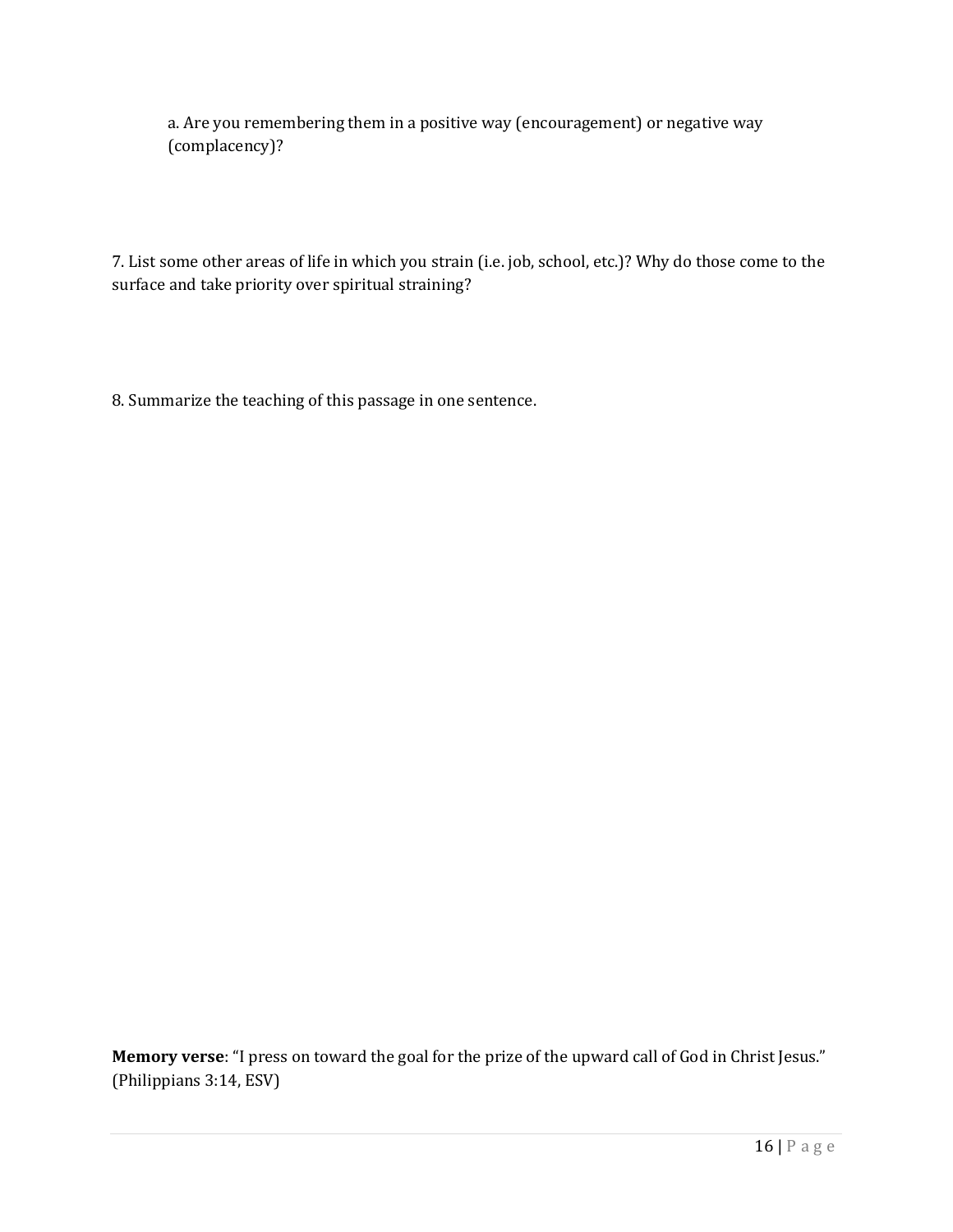# **7. Waiting (Philippians 3:16-21, Titus 2:1-8)**

*3:16 Only let us hold true to what we have attained. 17 Brothers, join in imitating me, and keep your eyes on those who walk according to the example you have in us. 18 For many, of whom I have often told you and now tell you even with tears, walk as enemies of the cross of Christ. 19 Their end is destruction, their god is their belly, and they glory in their shame, with minds set on earthly things. 20 But our citizenship is in heaven, and from it we await a Savior, the Lord Jesus Christ, 21 who will transform our lowly body to be like his glorious body, by the power that enables him even to subject all things to himself.* 

*2:1 But as for you, teach what accords with sound doctrine. 2 Older men are to be sober-minded, dignified, self-controlled, sound in faith, in love, and in steadfastness. 3 Older women likewise are to be reverent in behavior, not slanderers or slaves to much wine. They are to teach what is good, 4 and so train the young women to love their husbands and children, 5 to be selfcontrolled, pure, working at home, kind, and submissive to their own husbands, that the word of God may not be reviled. 6 Likewise, urge the younger men to be self-controlled. 7 Show yourself in all respects to be a model of good works, and in your teaching show integrity, dignity, 8 and sound speech that cannot be condemned, so that an opponent may be put to shame, having nothing evil to say about us.* 

#### **Discussion Questions:**

1. How are you going to apply the truth of God and when?

2. Are you being obedient to that which you already know?

3. Who are godly men and women that you can get 'under'? What keeps younger Christians from seeking out these relationships? What characteristics should these people have?

4. Where are your eyes?

5. Why do we always want something new as opposed to growing in what we already know?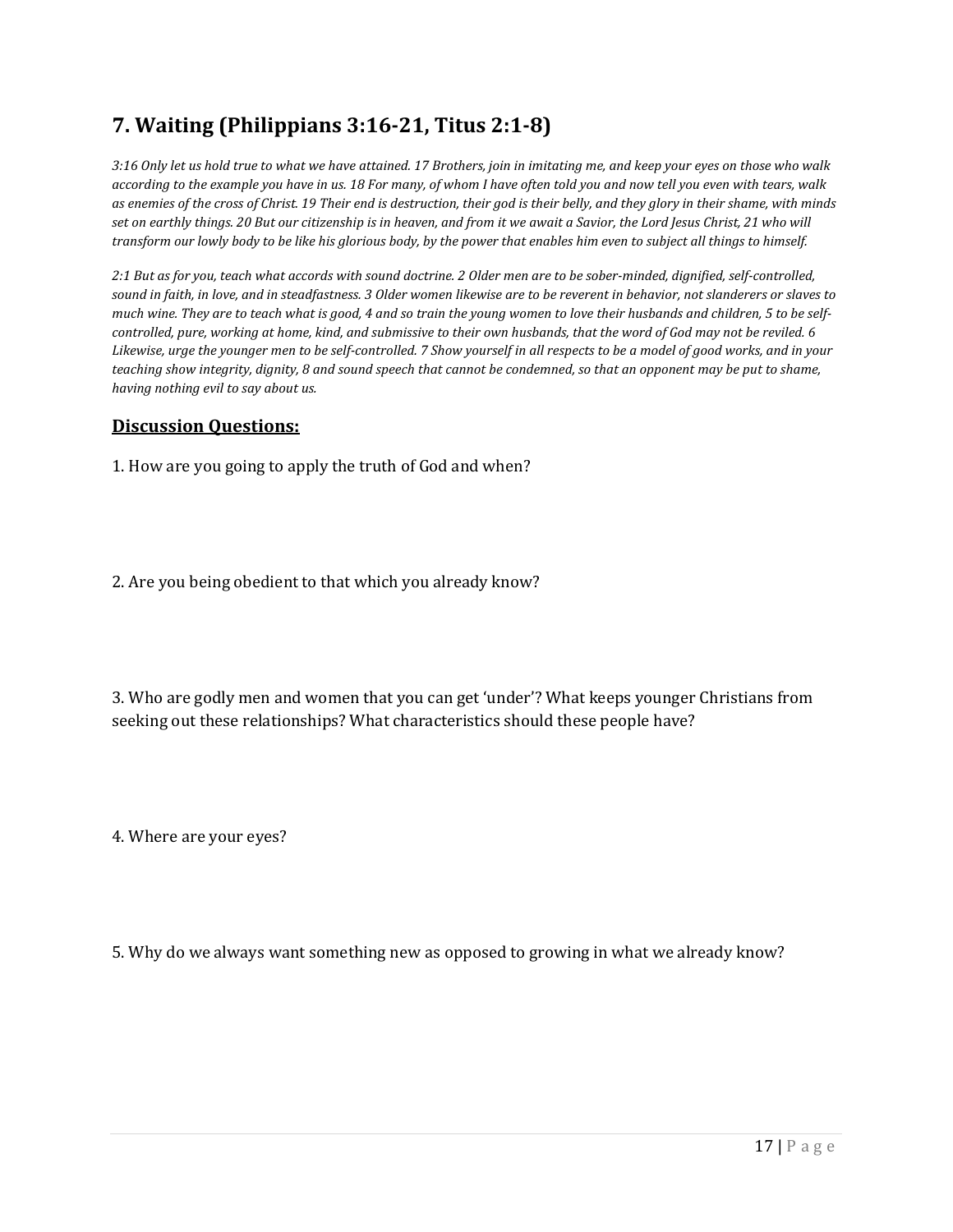6. In what areas are you essentially living out a lie by not applying what you know? Who could you talk through this with, confess to, and get prayer coverage from?

7. The Christian's eyes and hearts should be set on the day where all is made right and we sit at the banquet table of the Lamb. Why do we substitute this fallen, broken, pathetic world for that glorious reality? What specifically diverts our gaze?

8. "Any time something negative happens, it is a gift to remind us of our fallen, broken world." Is it really a gift? Is it truly possible to see the negative things that happen as a reminder that this is not home?

9. Summarize the teaching of this passage in one sentence.

**Memory verse**: "But our citizenship is in heaven, and from it we await a Savior, the Lord Jesus Christ, who will transform our lowly body to be like His glorious body, by the power that enables him even to subject all things to himself." (Philippians 3:20-21, ESV)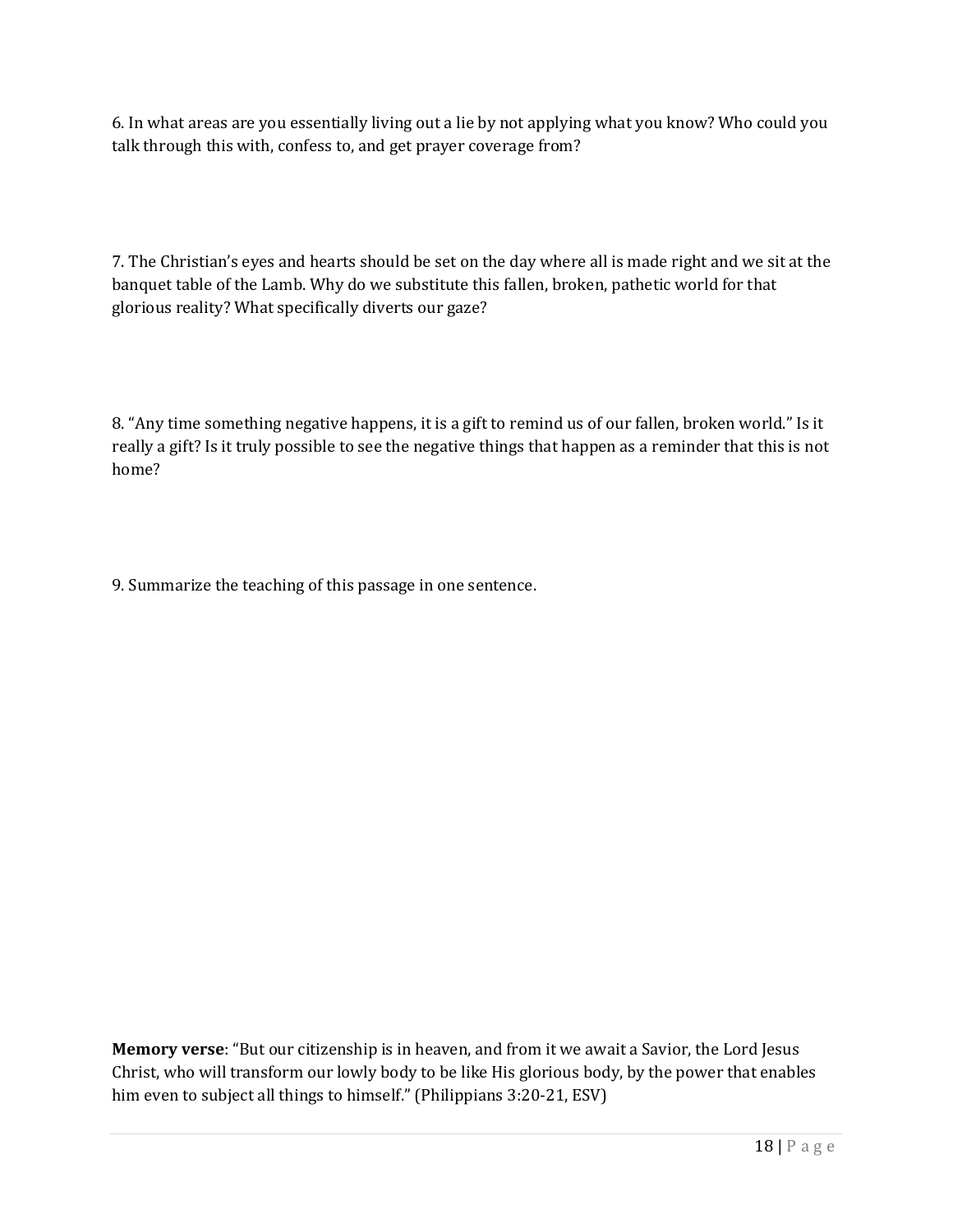# **9. Rejoice? (Philippians 4:4-6, Romans 11:33-36)**

*4:4 Rejoice in the Lord always; again I will say, rejoice. 5 Let your reasonableness be known to everyone. The Lord is at hand; 6 do not be anxious about anything, but in everything by prayer and supplication with thanksgiving let your requests be made known to God.* 

*11:33 Oh, the depth of the riches and wisdom and knowledge of God! How unsearchable are his judgments and how inscrutable his ways! 34 "For who has known the mind of the Lord, or who has been his counselor?" 35 "Or who has given a gift to him that he might be repaid?" 36 For from him and through him and to him are all things. To him be glory forever. Amen.* 

#### **Discussion Questions:**

1. What situations have you been in, what tragedies have befallen you that you would ask God to redeem? What can you dwell on now that might change your perspective, knowing the teaching of this text?

2. 'God knows every fact. Ever.' What are the implications of that in your life? What about as you plan your life – mate, kids, jobs, money, etc.

3. 'He does not owe you anything.' What does that imply when struggles and hard times hit?

4. Matt describes his child as something 'on loan from God' and ' everything I have is already His.' Do you see your kids like that? Your job like that? Your spouse? Your money?

a. How would your life change in these areas if you truly saw it?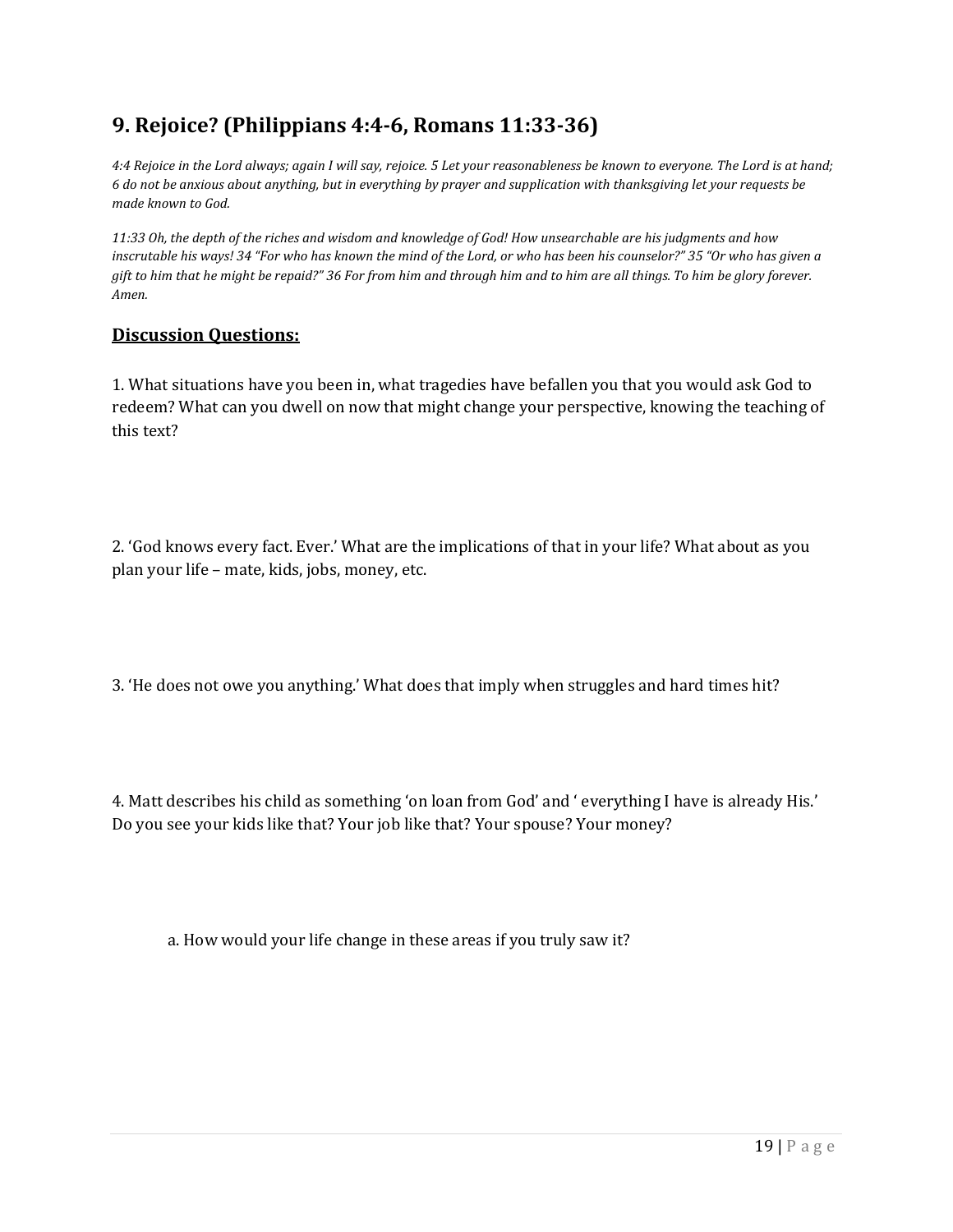5. The session talks about not scrutinizing God. We probably do not do that overtly, but are there subtle ways we live where we show a lack of faith and arrogance by scrutinizing Him?

6. What does a person look like who is rejoicing biblically? Smiling? Energetic? Weeping?

7. One of the toughest things is to give wise counsel to someone who is hurting. We either give ridiculous Christian advice ("Smile…God is in control."), or go to the other extreme and do them injustice ("I understand. It is OK to be mad and to be frustrated with God"). What can you tell a person who is hurting? A way to think about it might be to ask yourself what could someone say to you that would actually help?

8. Summarize the teaching of this passage in one sentence.

**Memory verse**: "Rejoice in the Lord always; again I will say, Rejoice." (Philippians 4:4, ESV)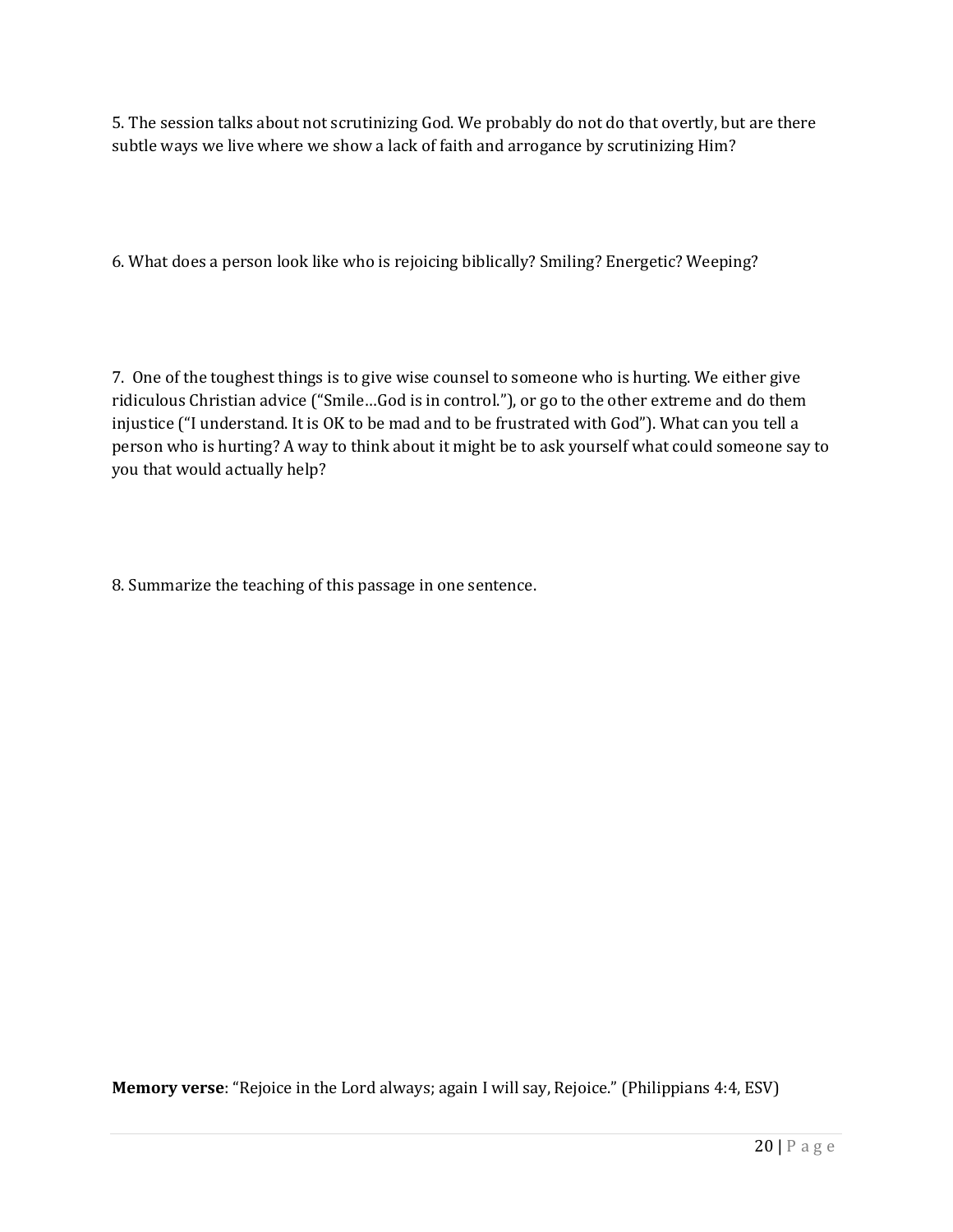### **10. Mature Faith (Philippians 4:4-10)**

*4:4 Rejoice in the Lord always; again I will say, rejoice. 5 Let your reasonableness be known to everyone. The Lord is at hand; 6 do not be anxious about anything, but in everything by prayer and supplication with thanksgiving let your requests be made known to God. 7 And the peace of God, which surpasses all understanding, will guard your hearts and your minds in Christ Jesus. 8 Finally, brothers, whatever is true, whatever is honorable, whatever is just, whatever is pure, whatever is lovely, whatever is commendable, if there is any excellence, if there is anything worthy of praise, think about these things. 9 What you have learned and received and heard and seen in me—practice these things, and the God of peace will be with you. 10 I rejoiced in the Lord greatly that now at length you have revived your concern for me. You were indeed concerned for me, but you had no opportunity.* 

#### **Discussion Questions:**

1. What is going on in that head of yours? Where does your mind find itself dwelling?

2. What discipline does Paul say we use to combat anxiety? What type of that discipline is used?

3. Who are some people you know that are marked by peace?

a. What external things do you see that make you believe that about them?

b. What would you suppose is going on internally in that person?

4. Discuss the balance of truth and emotions. How can a Christian keep in tension the true doctrine of Scripture, yet keep the relational aspect alive?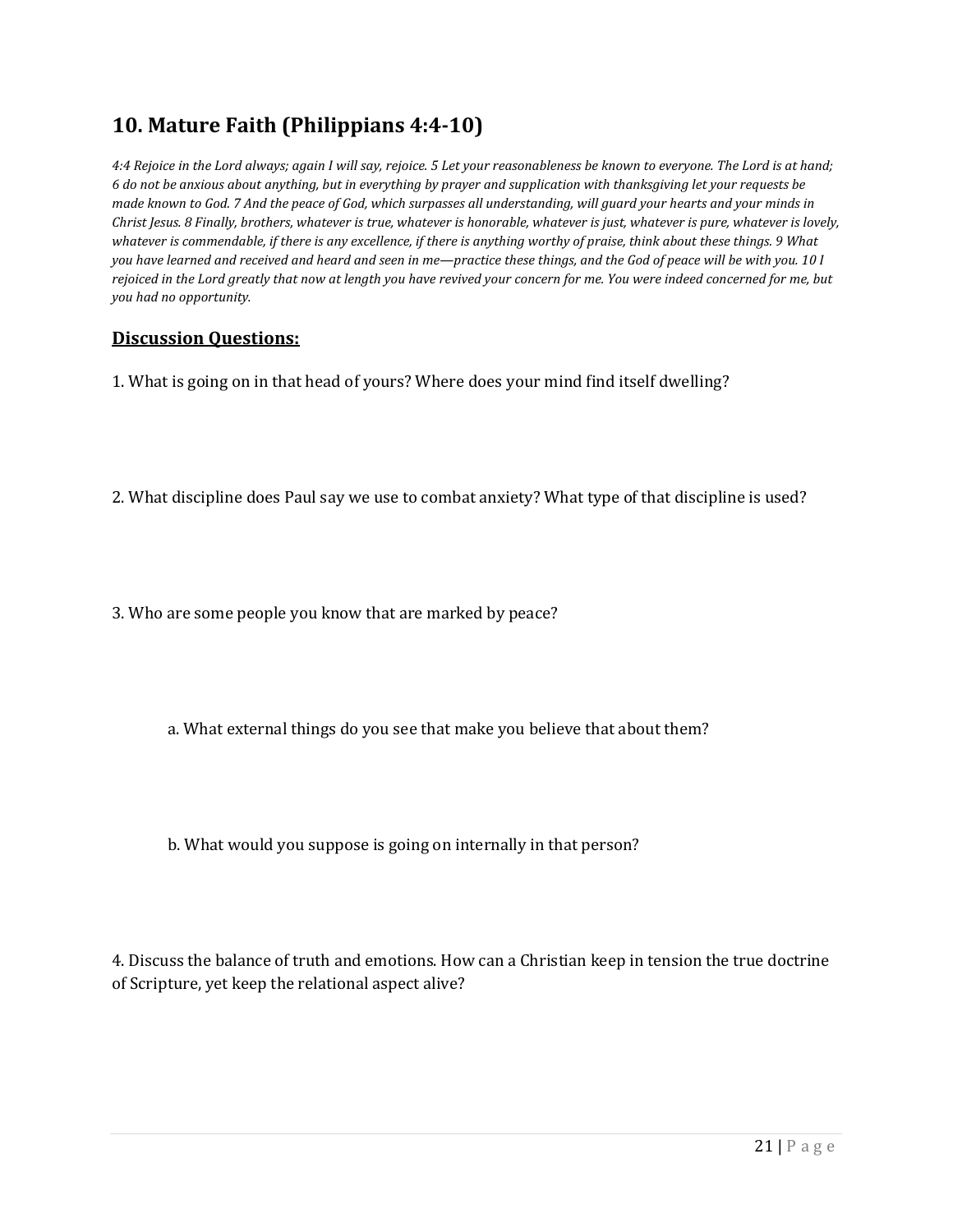5. What are some of the lies that believers buy into that pull them into sin?

6. Flesh out "dwell on truth." What does that mean? How does it look in everyday life?

7. What is a fantasy of yours that you can call to mind regularly?

8. Summarize the teaching of this passage in one sentence.

**Memory verse**: "Do not be anxious about anything, but in everything by prayer and supplication with thanksgiving let your requests be made known to God." (Philippians 4:6, ESV)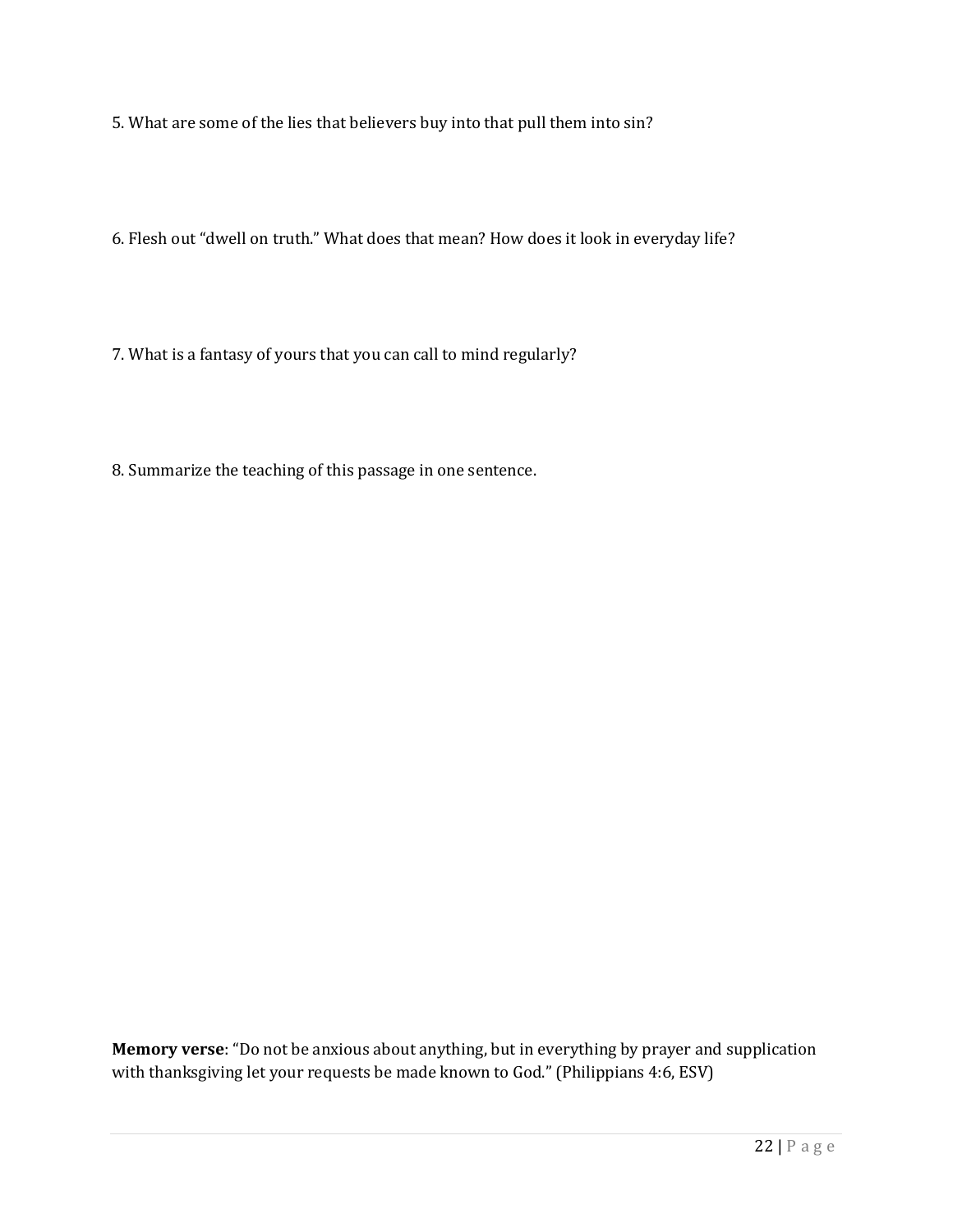# **11. Polar Opposites (Philippians 4:10-13)**

*4:10 I rejoiced in the Lord greatly that now at length you have revived your concern for me. You were indeed concerned for me, but you had no opportunity. 11 Not that I am speaking of being in need, for I have learned in whatever situation I am to be content. 12 I know how to be brought low, and I know how to abound. In any and every circumstance, I have learned the secret of facing plenty and hunger, abundance and need. 13 I can do all things through him who strengthens me.* 

#### **Discussion Questions:**

1. What part of Paul's story stood out to you? What is the benefit of knowing those events?

2. Who do you know that has the combo of life experience and wisdom?

a. Are you on a course to be that kind of person?

b. What could you do to change your trajectory to get on that path if you are not now?

3. Have you ever, like Paul 'stumbled' onto a gift? What is a gift in you that God has given? Are you fully using it or only partially? What keeps you from maximizing it?

4. We have highs and lows throughout life. What is your gut-level response to swings when they occur?

a. Who do you approach to walk you through the highs and lows?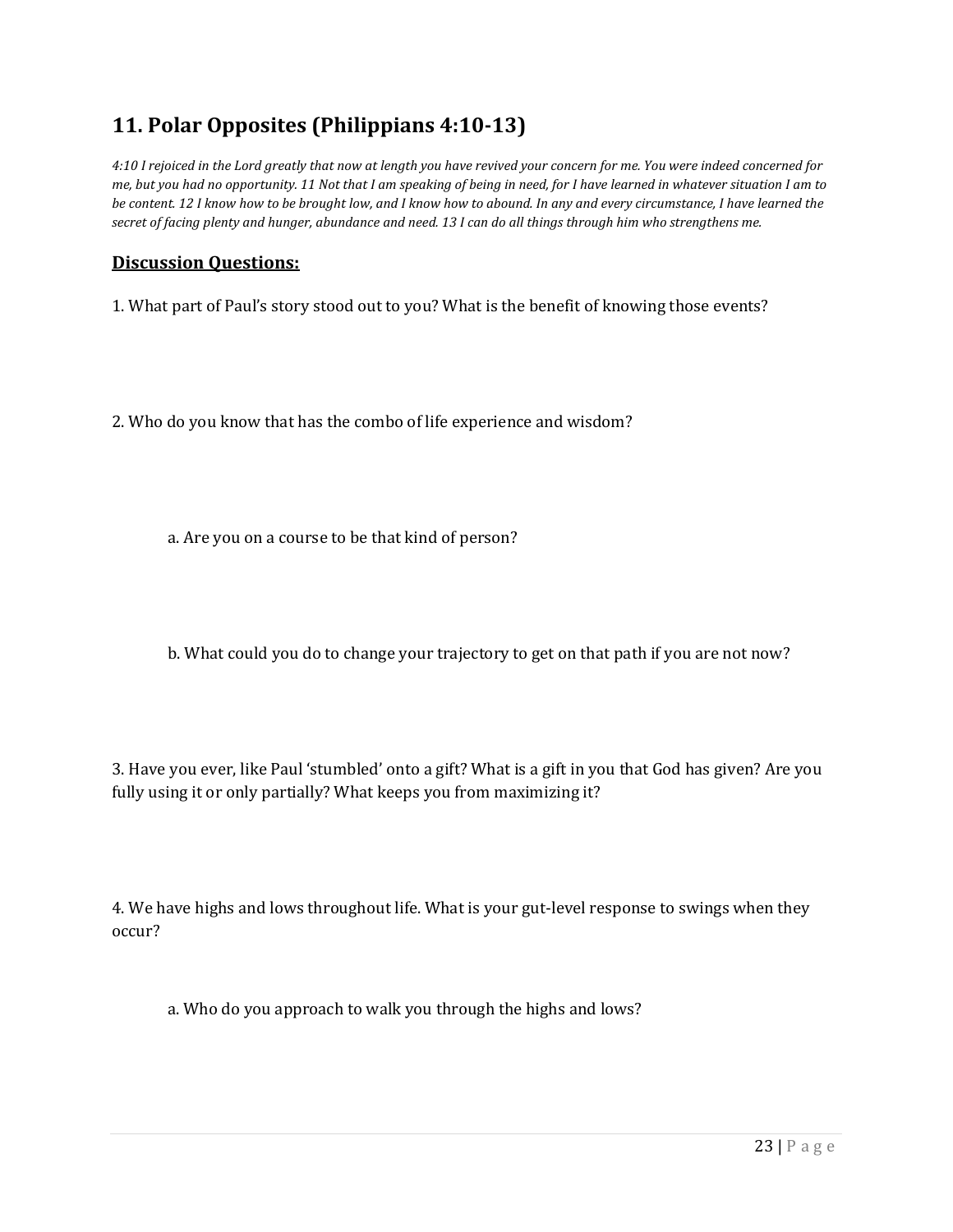5. Paul seemed to intentionally walk into places where lows would be experienced. These places are where he knew that when he preached, he would be punished. Why did he do that and why do we avoid those types of situations so much?

6. Why haven't Christians experienced the polar opposites that Paul did? Is it just 'fate'? Something in us (i.e. cowardice)?

7. Summarize the teaching of this passage in one sentence.

**Memory verse**: "Not that I am speaking of being in need, for I have learned in whatever situation I am, to be content." (Philippians 4:11, ESV)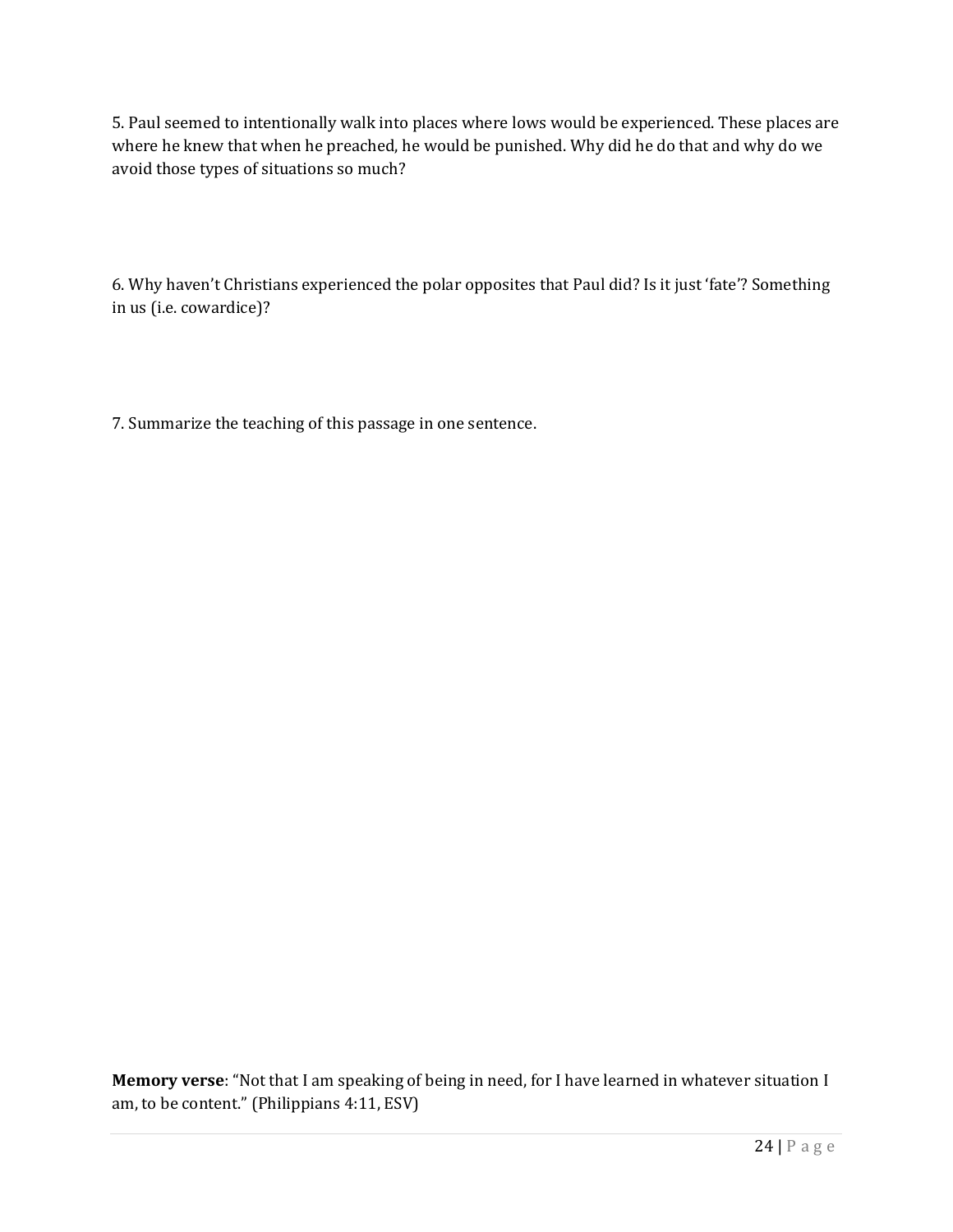# **12. True Contentment (Philippians 4:11-23)**

*4:11 Not that I am speaking of being in need, for I have learned in whatever situation I am to be content. 12 I know how to be brought low, and I know how to abound. In any and every circumstance, I have learned the secret of facing plenty and hunger, abundance and need. 13 I can do all things through him who strengthens me. 14 Yet it was kind of you to share my trouble. 15 And you Philippians yourselves know that in the beginning of the gospel, when I left Macedonia, no church entered into partnership with me in giving and receiving, except you only. 16 Even in Thessalonica you sent me help for my needs once and again. 17 Not that I seek the gift, but I seek the fruit that increases to your credit. 18 I have received full payment, and more. I am well supplied, having received from Epaphroditus the gifts you sent, a fragrant offering, a sacrifice acceptable and pleasing to God. 19 And my God will supply every need of yours according to his riches in glory in Christ Jesus. 20 To our God and Father be glory forever and ever. Amen. 21 Greet every saint in Christ Jesus. The brothers who are with me greet you. 22 All the saints greet you, especially those of Caesar's household. 23 The grace of the Lord Jesus Christ be with your spirit.* 

#### **Discussion Questions:**

1. How do we become someone that does not just give mental assent to facts but have our life changed by the Bible and by Christ?

2. Define 'contentment.'

3. What are the two places from which we learn contentment?

a. Of the two places, which do you learn more from?

b. Are you exclusively from one or the other?

c. Why do you think you lean towards one over the other?